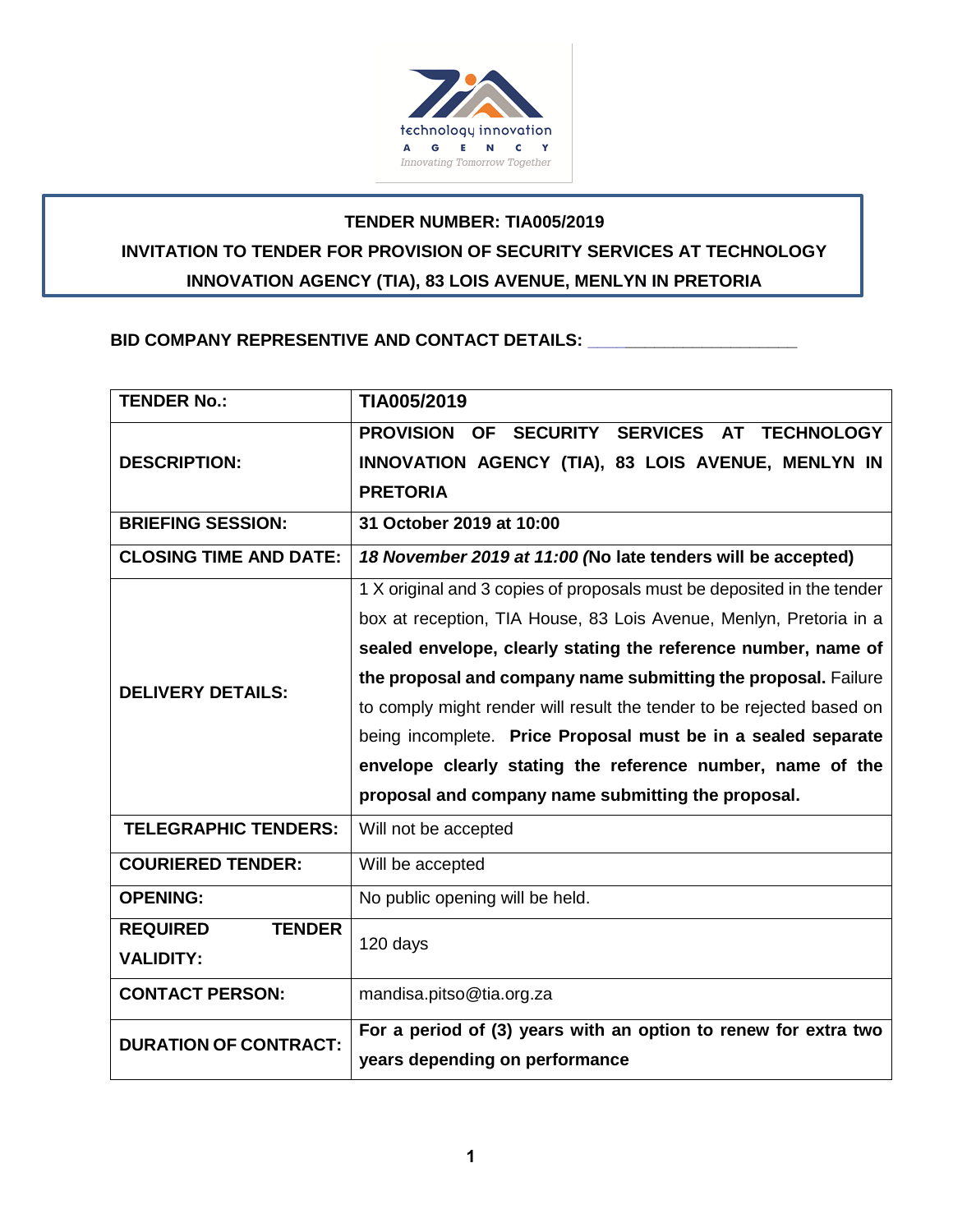

# **CONTENTS**

| 1. PART 1: TENDER INFORMATION, ELIGIBILITY AND DEFINITIONS                | 4  |
|---------------------------------------------------------------------------|----|
| <b>1.1 TENDER INFORMATION</b>                                             | 4  |
| <b>1.2 DEFINITIONS</b>                                                    | 5  |
| 2. PART 2: SPECIFICATIONS AND REQUIREMENTS                                | 6  |
| 2.1 Introduction and Background                                           | 6  |
| 2.2 Purpose                                                               | 6  |
| <b>2.3 Services Required</b>                                              | 6  |
| 3. Personnel Requirements in Terms of Security Services                   | 8  |
| 4. Security Clearance of Bidders                                          | 8  |
| <b>Presentations</b><br>5.                                                | 9  |
| 6. Evaluation Criteria                                                    | 9  |
| 7. Proprietary Information                                                | 9  |
| <b>Enquiries &amp; Responses</b><br>8.                                    | 10 |
| 9. Proposal Submission                                                    | 10 |
| 10. . Medium of Communication                                             | 10 |
| <b>11. Verification of Documents</b>                                      | 10 |
| 12. Submission of RFPs                                                    | 10 |
| 13. Pricing Schedule                                                      | 11 |
| <b>14. General Terms and Conditions</b>                                   | 12 |
| 15. Eligibility for participation for prospective tenderers               | 13 |
| <b>16. Mandatory Requirements</b>                                         | 15 |
| <b>17. Site Visit Requirements</b>                                        | 16 |
| 18. Project Programme                                                     | 16 |
| <b>19. Evaluation Criteria</b>                                            | 16 |
| 19.1 First Stage: Functionality/Technical Evaluation                      | 16 |
| 19.2Second Stage: Evaluation in terms of (80/20) Preference Points System | 17 |
| 20 Service required                                                       | 18 |
| <b>Conditions of contract</b><br>21                                       | 18 |
| <b>Personnel</b><br>22 <sub>2</sub>                                       | 19 |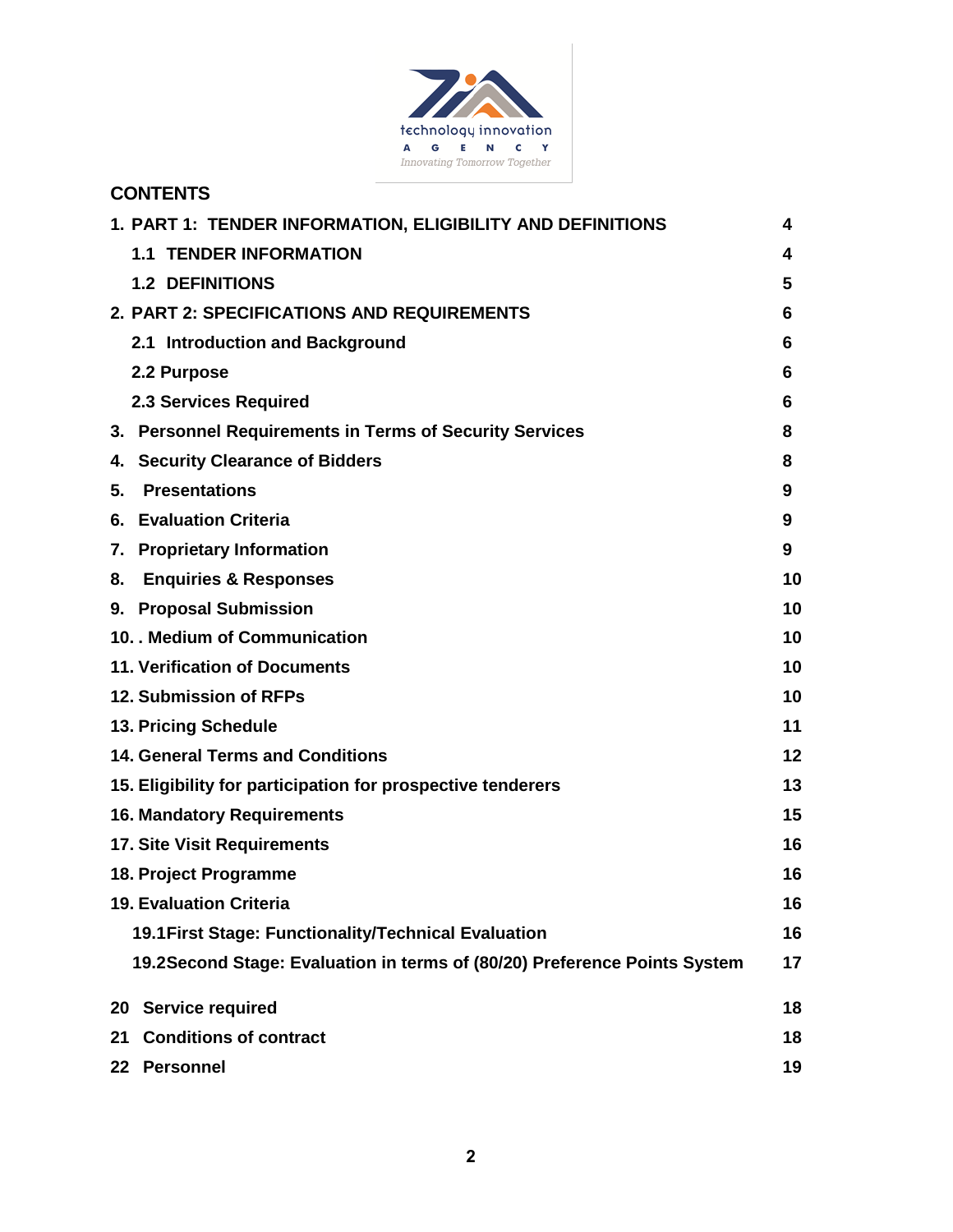

| 23 Security Aids/Equipment                        | 19 |
|---------------------------------------------------|----|
| 24 Part 3: Standard Bidding Documents (SBD) Forms | 21 |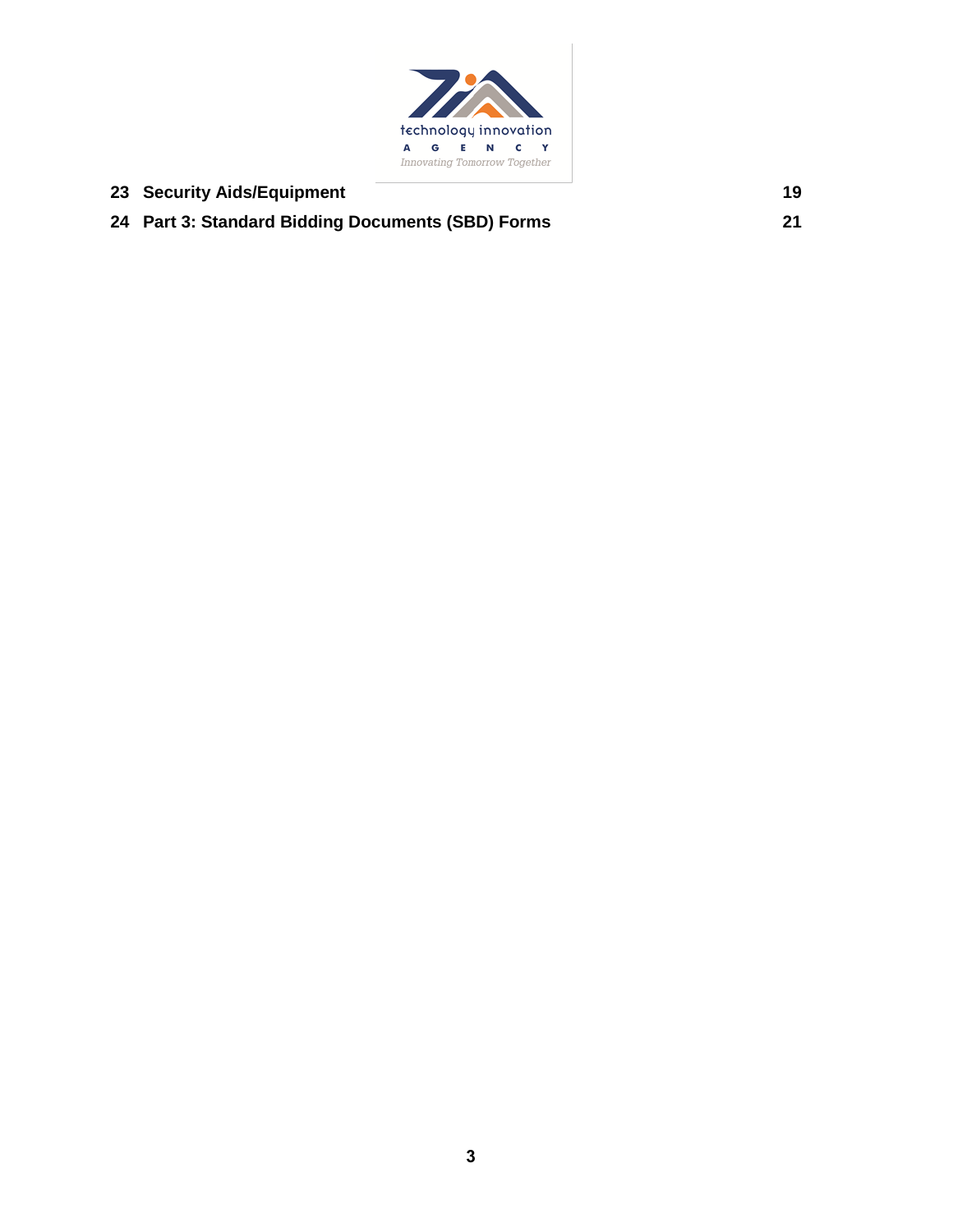

## **1. Part 1: Tender information, Eligibility and Definitions 1.1 Tender Information**

## **1.2 Definitions**

- 1.2.1 "CONFIDENTIAL INFORMATION" means any TIA information, technical knowledge, including but not limited to processes, products and business, specifications, data, materials, names of suppliers, clients, purchasing and marketing action, and/or other communications of a confidential nature, either in written, graphical or other tangible form or oral or visual, relating to or useful in connection with the supply of GOODS disclosed or provided by TIA to the SUPPLIER or, which may be learned or acquired by the SUPPLIER during any examination of any information or during any negotiations and/or discussions concerning the supply of GOODS.
- 1.2.2 "CONTRACT" means the contract concluded between TIA and SUPPLIER for the supply of SERVICES.
- 1.2.3 "DAY" means a business day.
- 1.2.4 "FACSIMILIE OR FAX" means the successful dispatch by facsimile as confirmed by the sender.
- 1.2.5 "FORCE MAJEURE" means the meaning as indicated in clause 4.10.
- 1.2.6 "GOODS" means those items or services indicated in each individual Purchase Order;
- 1.2.7 "LAW" means the South African common law and statutory law. Statutory law includes rules, regulations and determinations made by any competent authority whether primary or subordinate.
- 1.2.8 "PARTIES" means TIA and SUPPLIER.
- 1.2.9 "PURCHASE ORDER" means an order that will be placed on the SUPPLIER from time to time for the purchase of the GOODS or services in terms of, or in accordance with the
- 1.2.10 CONTRACT entered into between TIA and SUPPLIER for the supply of GOODS as well as all documents incorporated by reference to ascertain the rights and obligations of the parties under the CONTRACT.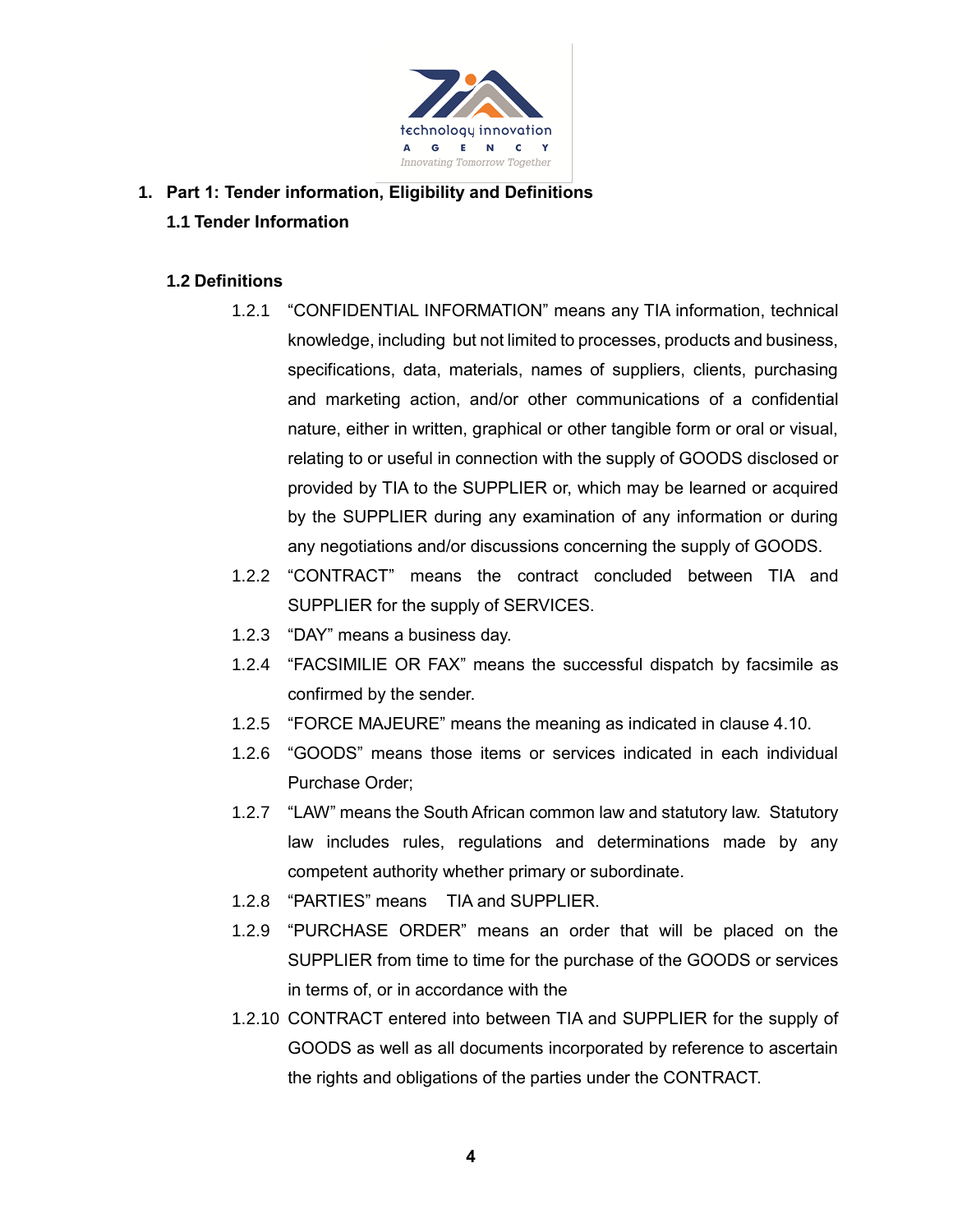

- 1.2.11 "TIA OFFICIAL" means the designated, duly authorised TIA OFFICIAL, responsible for the PURCHASE ORDER.
- 1.2.12 "TIA PREMISES" means the area indicated in the PURCHASE ORDER or the entire area in which the TIA Company conducts its activities and where the SUPPLIER is required to supply and deliver the GOODS as stipulated or indicated in the PURCHASE ORDER.
- 1.2.13 "SUPPLIER" means the party who provides the SERVICE in terms of the CONTRACT and PURCHASE ORDER.
- 1.2.14 "VAT" means Value Added Tax as levied in terms of the Value Added Tax Act, 89 of 1991, as amended from time to time.

## **2 Part 2: Specifications and Requirements**

## **2.1 Introduction and Background**

The Technology Innovation Agency (TIA) is an Agency of the Department of Science and Innovation, classified as Schedule 3A public entity in terms of the Public Finance Management Act 1 of 1999. It was established in terms of the Technology Innovation Agency Act 26 of 2008 with the aim to enhance the country's capacity to translate greater proportion of local research and development into commercial technology products and services. Please visit the TIA website on www.tia.org.za for more information.

#### **2.2 Purpose**

The purpose of the bid is to invite potential qualified service providers to submit proposals for the provision of security services to TIA for a period of three years. Based on the performance of the supplier the contract may be extended for additional two years at the end of the third year.

#### **2.3 Services Required**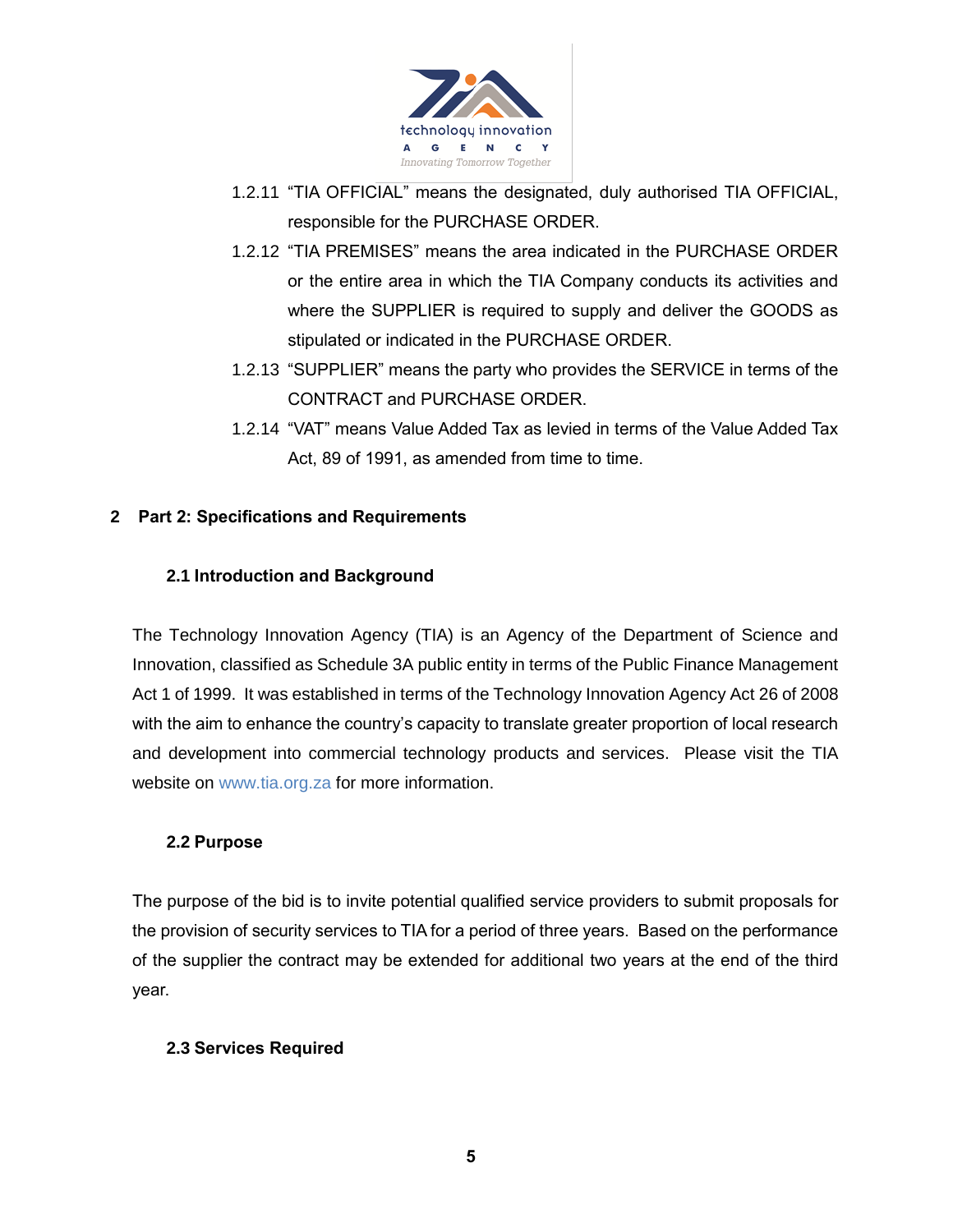

- 2.3.1 Services of PSIRA accredited trained and experienced security personnel are required to perform security duties at the premises occupied by TIA at TIA House, 83 Lois Avenue, Menlyn. The security services shall be provided on the property of TIA and shall in general entail the following:
	- patrolling of premises using security clocking point system that will produce a printed weekly report;
	- access control;
	- Screening / Scanning of personnel / vehicles;
	- Assets monitoring;
	- personnel and members of the public escorted where required; and
	- protection from and/ or to buildings and general crime prevention measures as agreed upon.
- 2.3.2 The specific duties of security personnel in respect of the premises shall be as described in the specific duties of security personnel and Standing Operating Procedures (SOP's) of the Agency. These SOP's setting out the specific duties of the preferred bidder's security personnel shall be compiled by the preferred bidder at least 1 week before the security services commence. This SOP's may be amended from time to time, with the agreement of both parties.
- 2.3.3 The purpose of access control is to prevent unauthorised access of people, vehicles and prohibit bringing in of any dangerous objects onto TIA property to safeguard people, the property and the premises. This is to ensure the safeguarding of premises, people, vehicles and contents of the building, the bidder must do this in terms of the following acts:
	- i. Private Security Industry Regulation Act 56 of 2001.
	- ii. The application of the Control of Access to Public Premises and Vehicle Act, 1985, Section 2, 3 and 4.
	- iii. The Criminal Procedure Act, Act 51 of 1977, Section 20, 23(b) (as amended in the Criminal Procedure Amendment Act, 33 of 1986)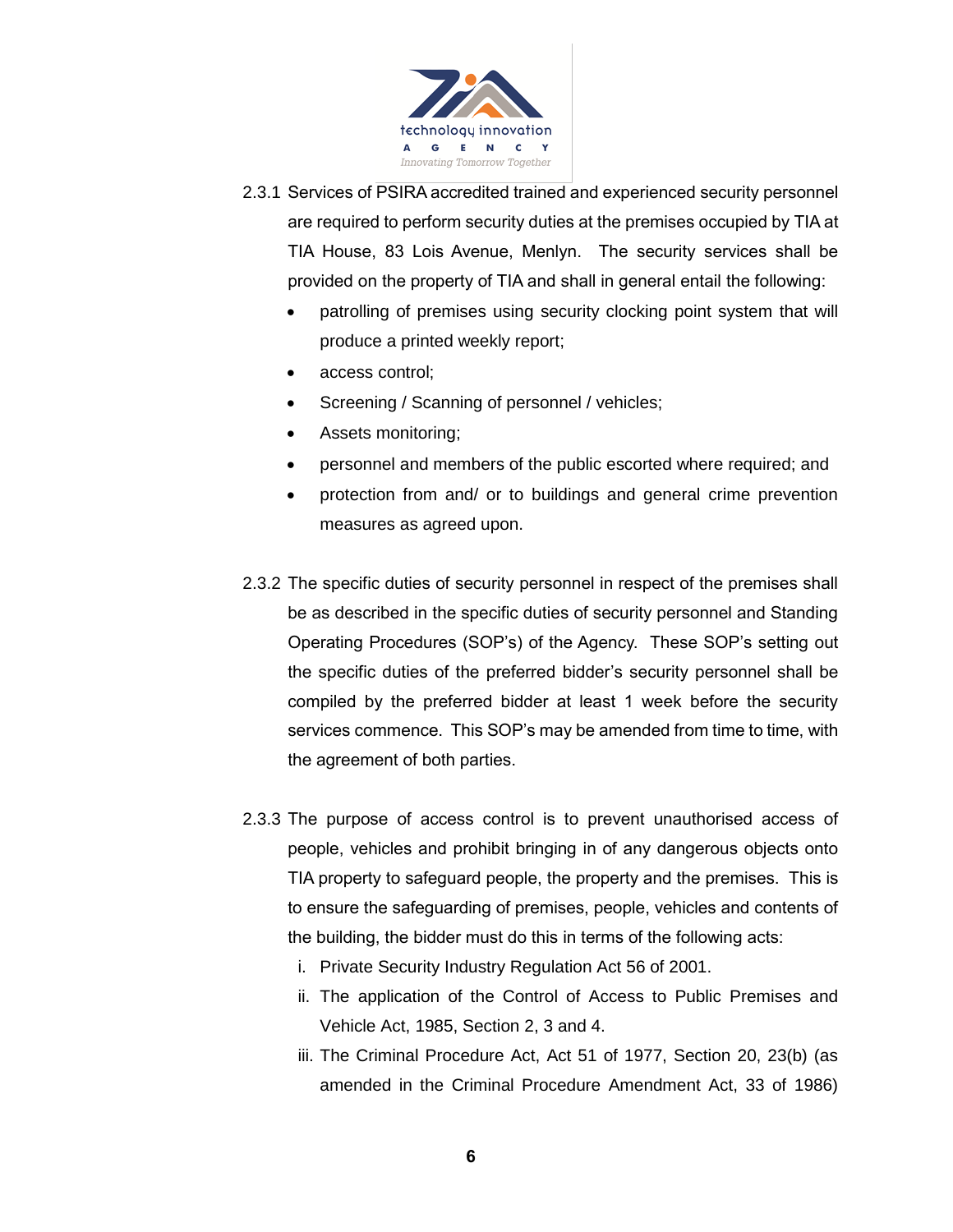

Section 24, 29 and 42 (as amended in the Amendment of the Criminal Law Amendment Act, 59 of 1983) as well as Section 46, 49, 50 and 51.

- iv. Section 13 of the Constitution regarding violations must be avoided.
- v. The Firearms Control Act 60 of 2000, section 10, 34, 90 and 106.
- vi. Protection of Information Act 84 of 1982.

vii.Trespass Act 6 of 1959.

- viii. Occupational Health and Safety Act 85 of 1993.
- 2.3.4 Other services may include but not limited to:
	- 3.4.1.1 CCTV monitoring and investigation.
	- 3.4.1.2 Patrol guards on the premises and reporting irregularities.
	- 3.4.1.3 Offsite armed response and routing supervisor site inspection.

#### **3 Personnel required in terms of security services**

- 3.1 The scope of services shall include without limitation the following:
	- 3.1.1 Day shift staff: three (3) male x Grade C and one (1) female x Grade C security staff.
	- 3.1.2 Night shift staff: three male (3) x Grade C staff.
	- 3.1.3 The total number of staff members required is seven (7) excluding the relief personnel.
	- 3.1.4 All security staff shall be trained and knowledgeable about TIA procedures, staff and Standard Operating Procedures (SOP).

#### **4 Security clearance of bidders**

The following security checks will be conducted prior to awarding of this contract:

- relevant security clearance.
- If the security company is legible and accredited by PSIRA to provide security services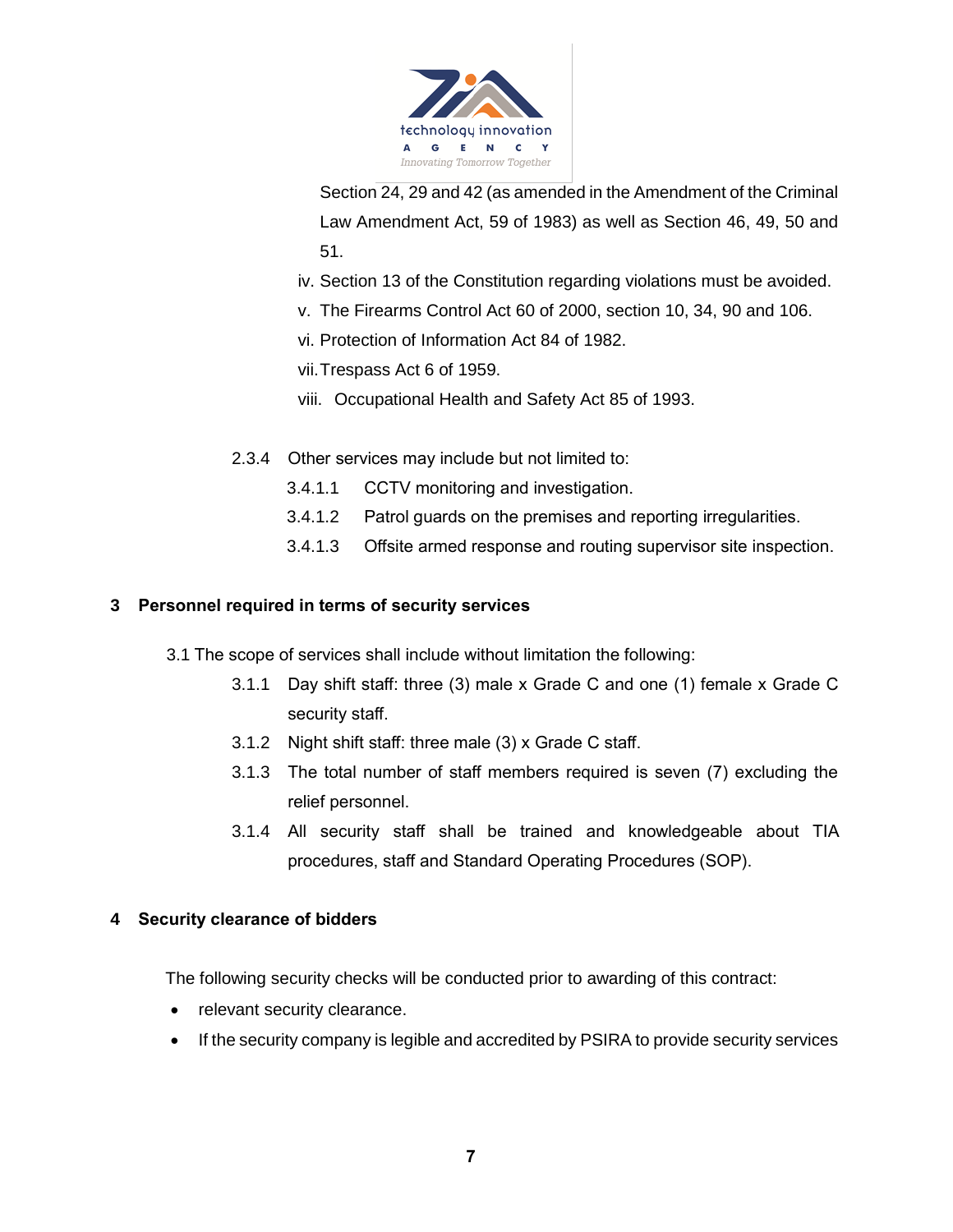

- Verification with National Treasury database whether the bidder is listed on the **List of Restricted Suppliers** and **Register for Tender Defaulters**.
- If the company is registered with SASSETA.

## **5 Presentations**

- 5.1 TIA reserves the right to invite bidders for presentations before the award of the bid if necessary.
- 5.2 TIA may decide to have compulsory presentations made by all bidders who have obtained at least 70% of the points for functionality.
- 5.3 If the date of the presentation meeting is not indicated in the bid document, at least three days before the presentation, a notice will be given to bidders required to attend a presentation as well as the address of the venue for the presentation.
- 5.4 Presentations shall not affect the points awarded for functionality.

## **6 Evaluation criteria**

Bidders should be registered with Private Security Industrial Regulation Authority (PSIRA) and should submit a list of at least three reference letters from your previous clients on their company letter head and the contact person with their phone number. Bids will be evaluated based on evaluation criteria on page 17.

## **7 Proprietary information**

TIA considers this Request for Proposal (RFP) and all related information, either written or verbal, which is provided to the Bidder, to be proprietary to TIA. It shall be kept confidential by the Bidder and its officers, employees, agents and representatives.

The Bidder shall not disclose, publish, or advertise this specification or related information in part or as a whole to any third party without the prior written consent of TIA. This applies, regardless of whether the recipient of this RFP responds with a proposal or not.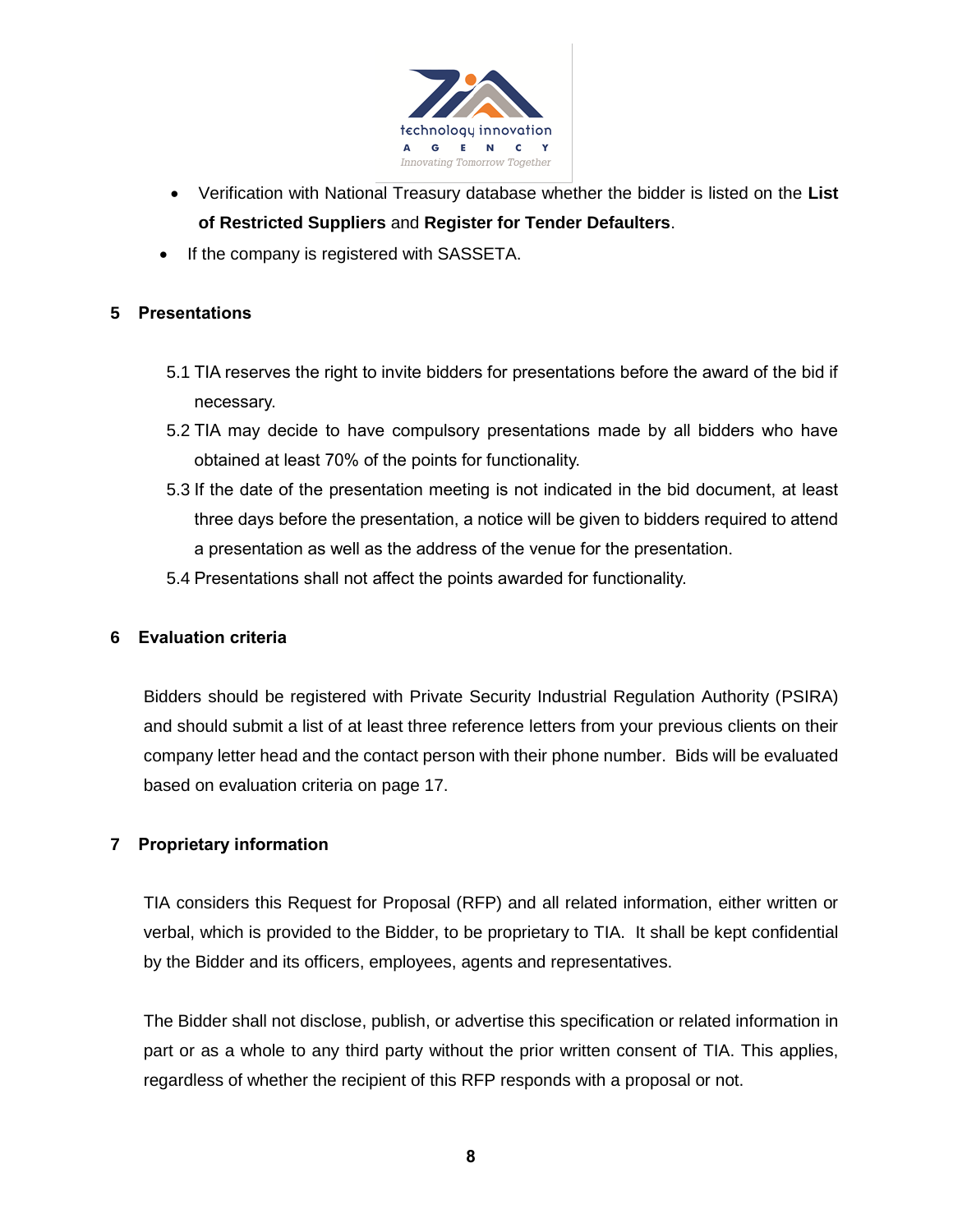

#### **8 Enquiries & responses**

All communication and attempts to solicit information of any kind relative to this bid should be submitted in writing to [mandisa.pitso@tia.org.za](mailto:mandisa.pitso@tia.org.za) with "TIA005/2019": Provision of security services to Technology Innovation Agency (TIA), 83 Lois Avenue, Menlyn" as the subject.

## **9 Proposal submission**

The bidder shall submit a cover letter addressing the proposal package to Technology Innovation Agency with the following:

- a. A valid BEE scorecard.
- b. Completed SBD 1, SBD 4, SBD 6, SBD 8 and SBD 9 forms as attached.
- c. Pricing schedule as attached.

#### **10 Medium of communication**

All documentation submitted in response to this RFP must be in English.

#### **11 Verification of documents**

Respondents should check the numbers of the pages to ensure that none are missing or duplicated. No liability will be accepted by TIA about anything arising from the fact that pages are missing or duplicated.

#### **12 Submission of RFPS**

The proposal clearly marked: **TIA005/2019** should be deposited into the tender box at the following address:

#### **83 Lois Avenue**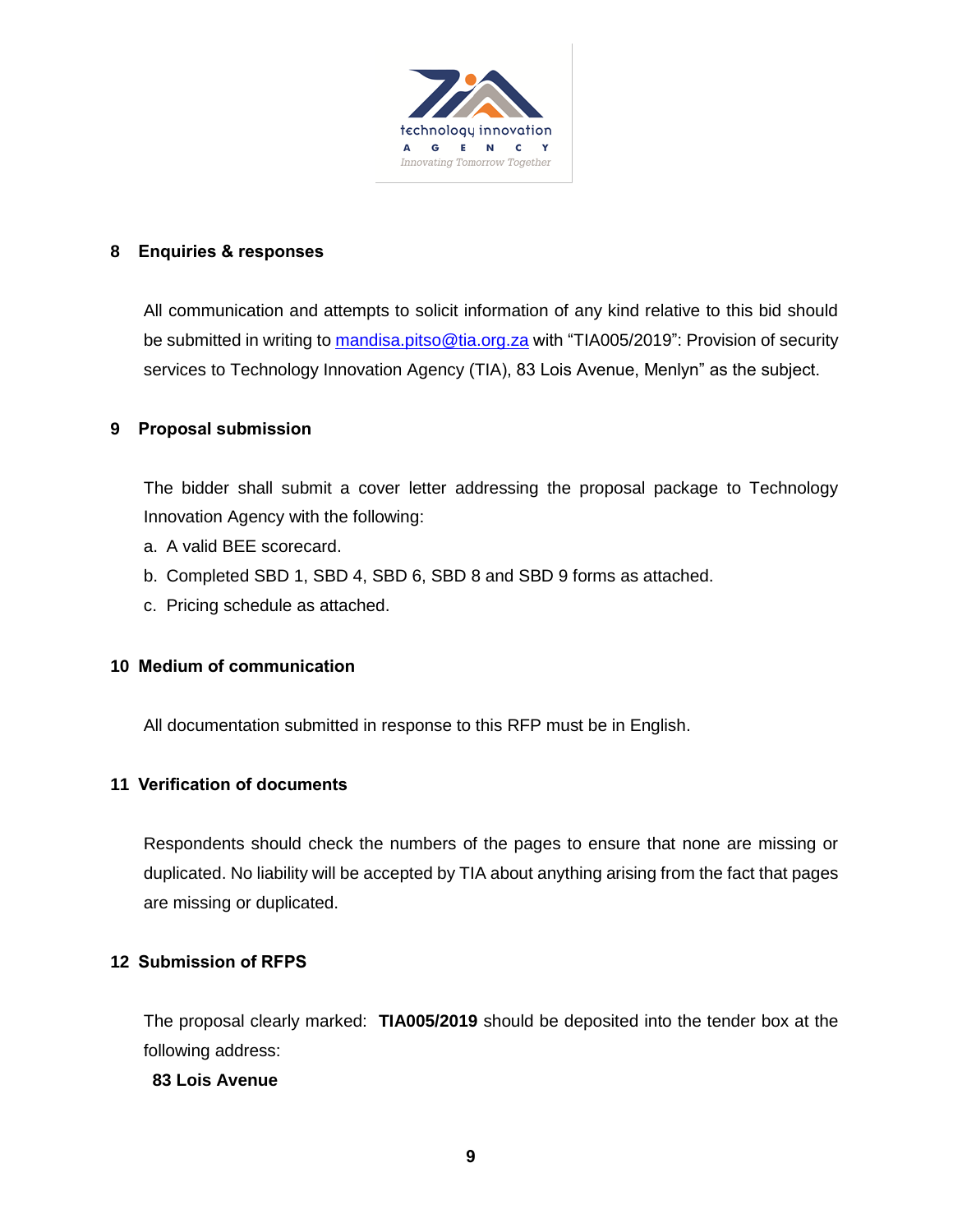

**Corner Lois Avenue and Atterbury Road Menlyn, Pretoria Tel: (012) 472 2700**

It is the responsibility of the prospective supplier to ensure that the proposal is deposited at the above address before **18 November 2019 at 11:00**.

**1 x Original and 3 x copies** of each proposal must be submitted. In the event of a contradiction between the submitted copies, the original shall take precedence. Telegraphic, telefax and e-mail proposals will not be accepted.

If a courier service company is used for delivery of the proposal document, the RFP description must be endorsed on the delivery note / courier packaging to ensure that documents are delivered to the correct recipient, as mentioned above.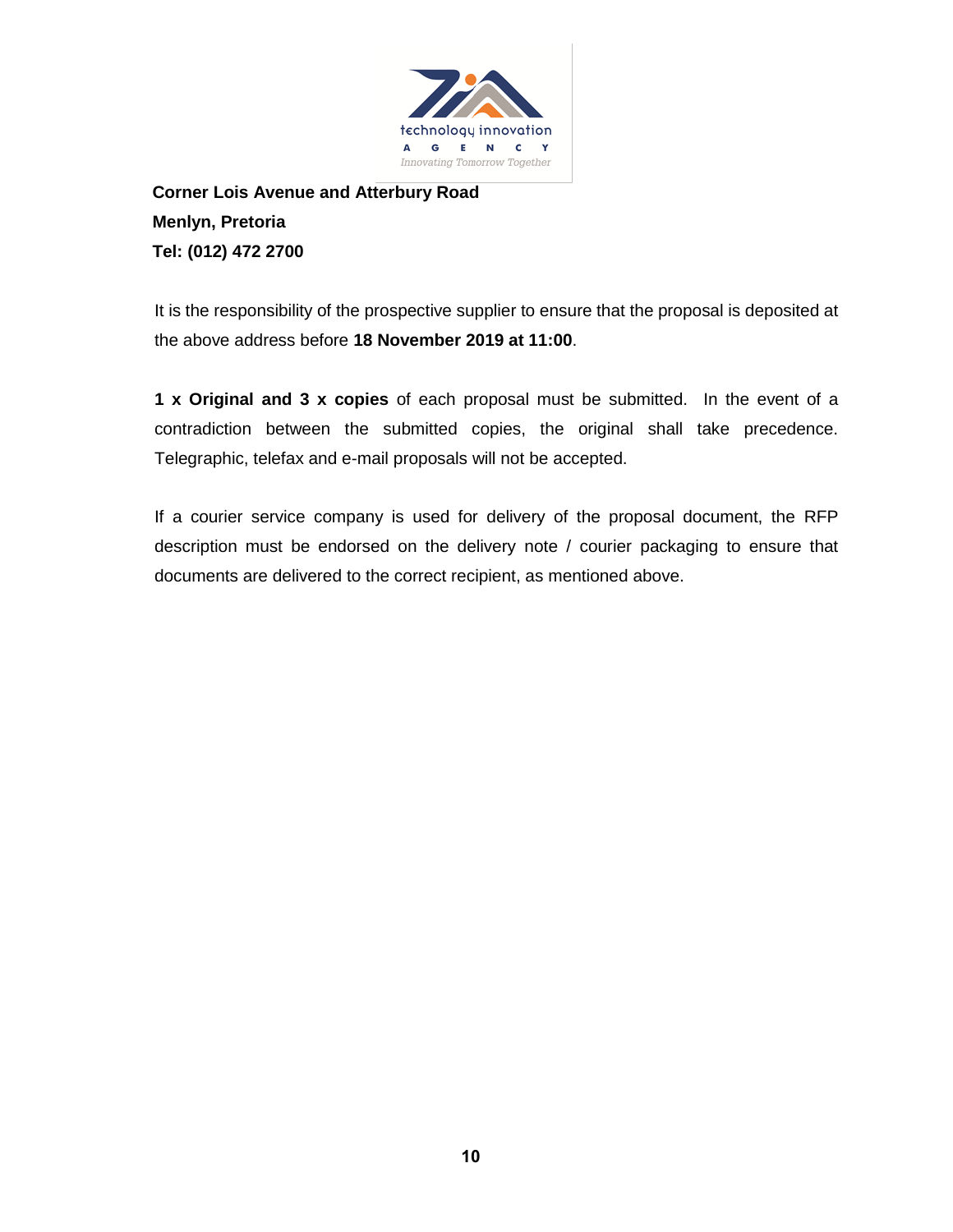

## **13 Pricing Schedule:**

## **Please note the following:**

- Monthly fees should be all inclusive of VAT and escalations if applicable.
- **Please ensure that the pricing schedule is submitted in a separate sealed envelope marked: TIA005/2019**

| Name of Bidder:                                          |                          |   |  |  |  |  |  |
|----------------------------------------------------------|--------------------------|---|--|--|--|--|--|
| Offer to be valid for 120 days from closing date of bid. |                          |   |  |  |  |  |  |
|                                                          |                          |   |  |  |  |  |  |
|                                                          |                          |   |  |  |  |  |  |
| Security service as per 12-                              | 4 X Grade C personnel    |   |  |  |  |  |  |
| hour shifts                                              | Day shift: 06H00 - 18H00 | R |  |  |  |  |  |
|                                                          |                          |   |  |  |  |  |  |
|                                                          | 3 X Grade C personnel    |   |  |  |  |  |  |
| Night shift 18H00 -                                      |                          |   |  |  |  |  |  |
|                                                          | 06H00                    |   |  |  |  |  |  |
|                                                          | Holidays and weekends    |   |  |  |  |  |  |
|                                                          | rates per guard          |   |  |  |  |  |  |
| Other costs                                              | Estimate annual PSIRA    |   |  |  |  |  |  |
|                                                          | adjustments cost         | R |  |  |  |  |  |
|                                                          |                          |   |  |  |  |  |  |
| Total (all inclusive)                                    | Total (all inclusive)    | R |  |  |  |  |  |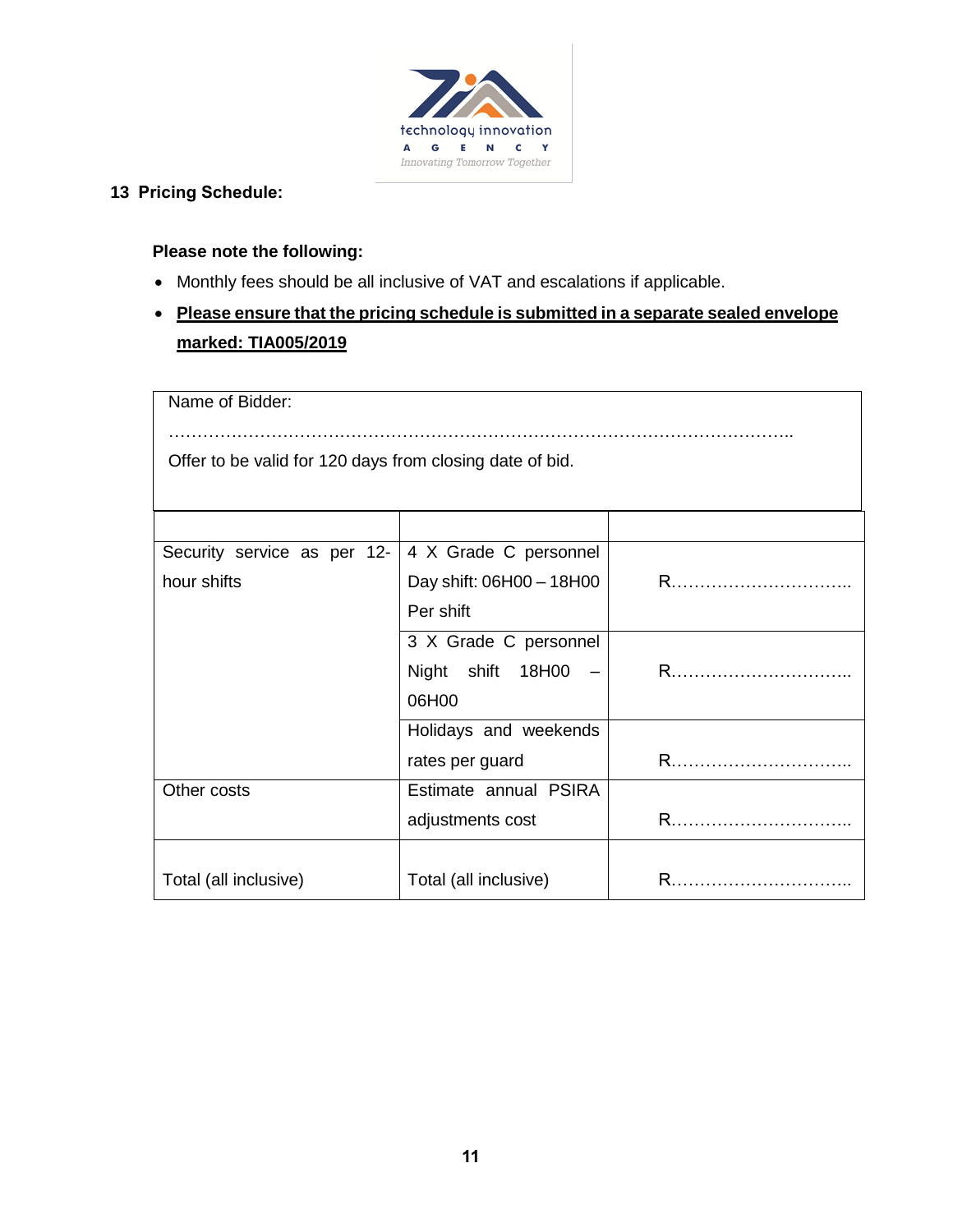

#### **14 General terms and conditions**

The Bidder is responsible for all costs incurred in the preparation and submission of the proposal.

A copy/ies of any affiliations, memberships and/or accreditations that support your submission must be included in the proposal.

Kindly note that TIA is entitled to:

- 14.1 TIA reserve right to discontinue and cancel this advert and process under its own discretion.
- 14.2 Amend any RFP conditions, validity period, specifications, or extend the closing date and/or time of RFP before the closing date. All bidders, to whom the RFP documents have been issued, will be advised in writing of such amendments in good time.
- 14.3 Verify any information contained in a proposal.
- 14.4 Not to appoint any bidder.
- 14.5 Vary, alter, and/or amend the terms of this RFP, at any time prior to the finalisation of its adjudication hereof.
- 14.6 An omission to disclose material information, a factual inaccuracy, and/or a misrepresentation of fact may result in the disqualification of a proposal, or cancellation of any subsequent contract.
- 14.7 TIA reserves the right not to accept the lowest proposal or any proposal in part or in whole. TIA normally awards the contract to the bidder who proves to be fully capable of handling the contract and whose proposal is technically acceptable and/or financially advantageous to TIA.
- 14.8 Appointment as a successful contractor shall be subject to the parties agreeing to mutually acceptable contractual terms and conditions. In the event of the parties failing to reach such agreement within 30 days from the appointment date, TIA shall be entitled to appoint the contractor who was rated second, and so on.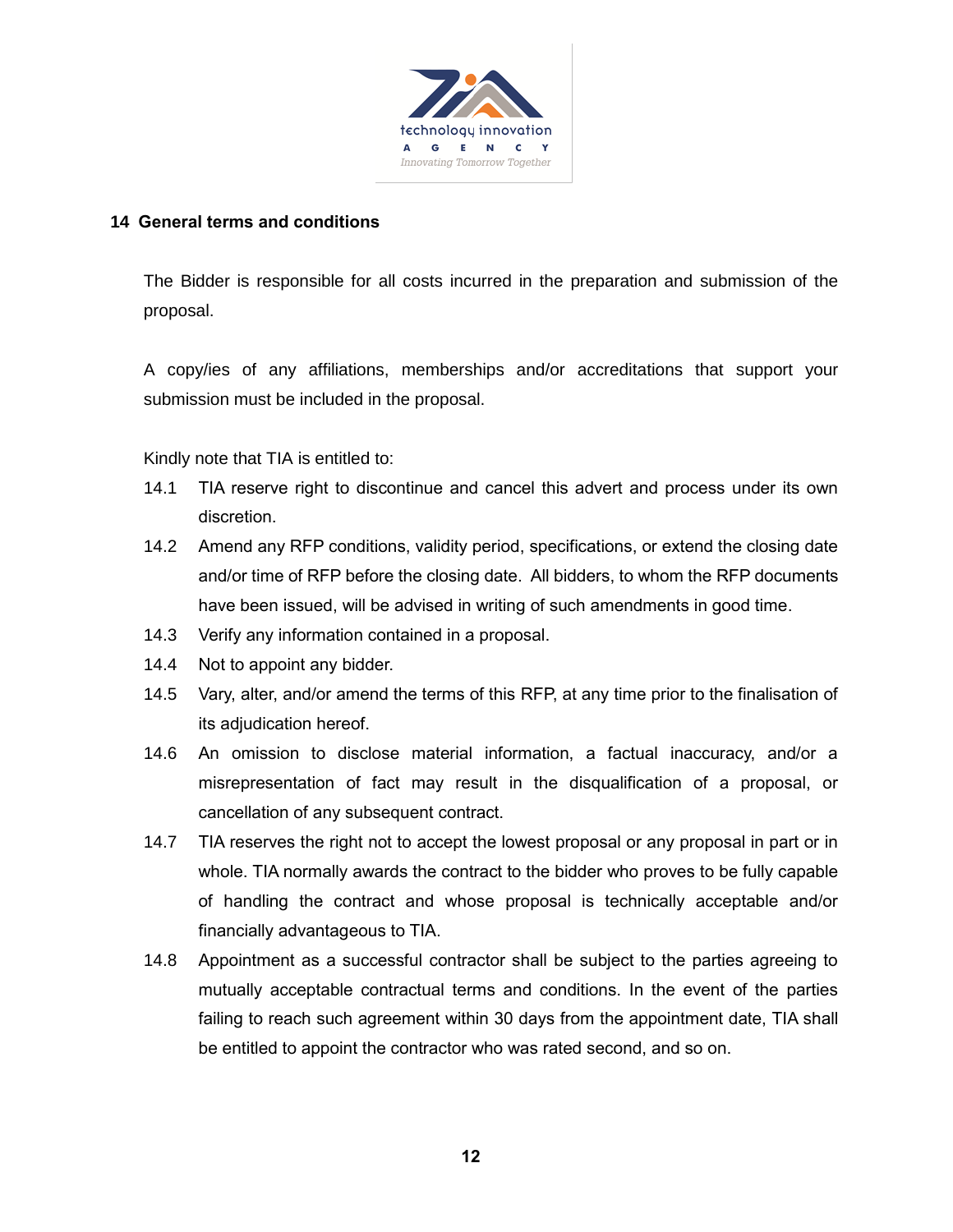

- 14.9 TIA also reserves the right to award this RFP as a whole or in part without furnishing reasons.
- 14.10 TIA also reserves the right to cancel or withdraw from this RFP as a whole or in part without furnishing reasons and without attracting any liability.
- 14.11 The bidder hereby offers to render all the services described in the attached documents (if any) to TIA on the terms and conditions and in accordance with the specifications stipulated in this RFP documents (and which shall be taken as part of, and incorporated into, this proposal at the prices inserted therein).
- 14.12 This proposal and its acceptance shall be subject to the terms and conditions contained in this RFP document.
- 14.13 The bidder shall prepare for a possible presentation should TIA require such and the bidder shall be notified thereof no later than 4 (four) days before the actual presentation date.

#### **15 Eligibility for participation for prospective tenderers**

- 15.1 The tenderer must be an established business entity with premises from which he operates and the necessary management skills with experience in managing a professional operation and compliance with the private security industrial regulatory authority (PSIRA).
- 15.2 The Tenderer must have resources to provide manpower to the project on a full-time basis and shall use only qualified, trained and experienced security personnel.
- 15.3 The Tenderer must have the necessary security equipment, adequate technical systems and understanding of the process to be able to deal with all the challenges of the project of this magnitude.
- 15.4 The tenderer must be accredited / qualified by the Private Security Industrial Regulatory Authority (PSIRA) to supply goods and services as considered.
- 15.5 TIA will exclude the following suppliers from its procurement if:
	- 15.5.1 The supplier is not registered with relevant industry body.
	- 15.5.2 There is a conflict of interest between the supplier and TIA as determined at the discretion of TIA.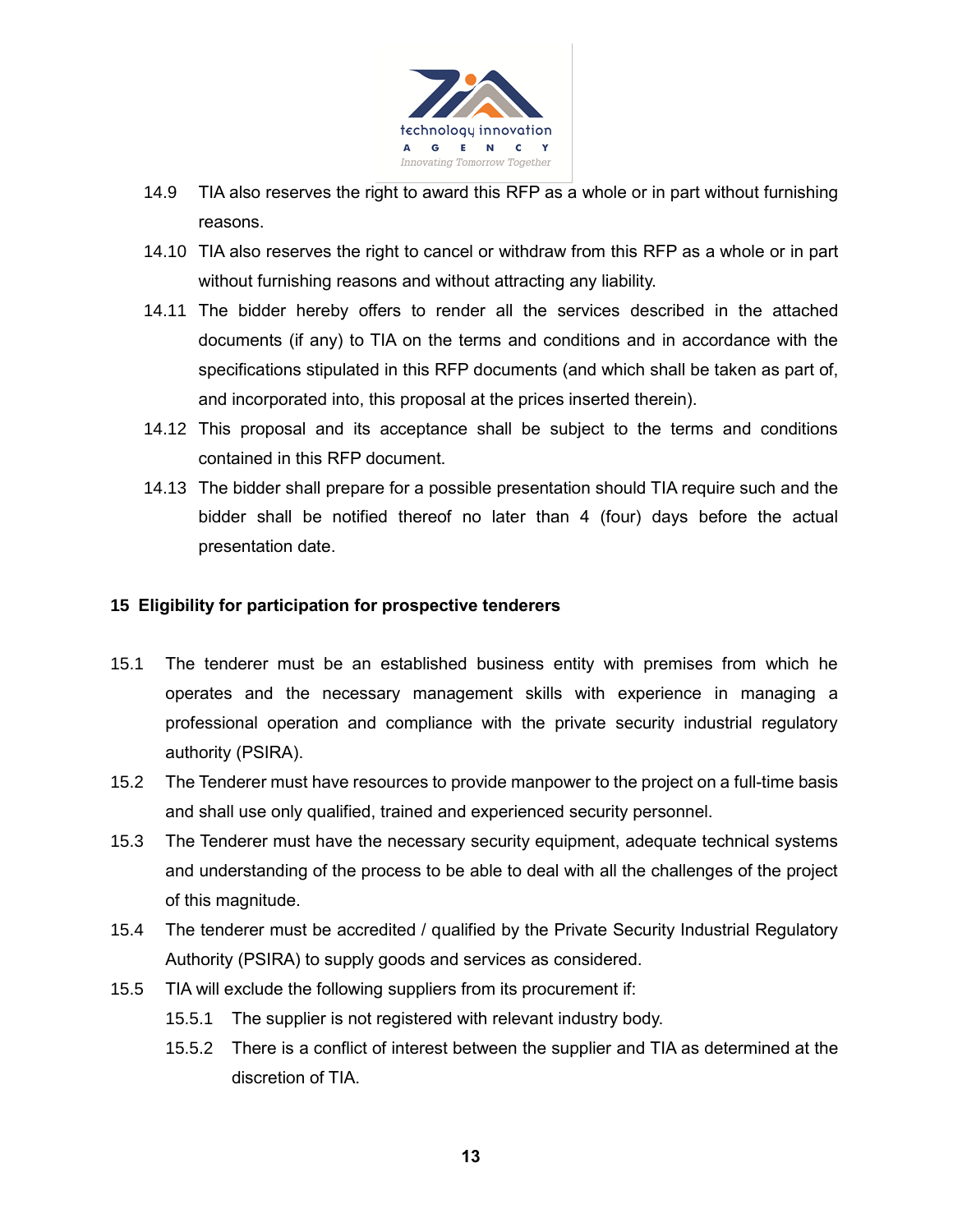

- 15.5.3 The supplier has been placed in liquidation, sequestration, business rescue and/or curatorship.
- 15.5.4 The supplier has embarked on litigation against TIA or any of its employees.
- 15.5.5 The supplier has been blacklisted by any credit bureau, government department or any local authority.
- 15.5.6 The supplier has a poor credit rating as determined by TIA in its sole discretion.
- 15.5.7 The supplier has a criminal conviction.
- 15.5.8 The supplier is considered by TIA not to be suitable to undertake the work concerned.
- 15.5.9 The supplier failed to submit to TIA an original tax clearance certificate and proof of vat registration from the South African revenue service ("SARS") certifying that the taxes of the supplier are in order or that suitable arrangements have been made with SARS. the supplier acted in a fraudulent manner or in bad faith or in any other improper manner in their dealings with TIA.
- 15.6 Submitted tenders will be assessed on the following, but not limited to:
	- a) Technical ability.
	- b) Competence and profile of key personnel.
	- c) Experience in similar matters.
	- d) Black economic empowerment imperatives and commitments.
	- e) Competitive pricing.
	- f) Understanding of the TIA environment.

#### **16 Mandatory requirements**

Failure to comply with the mandatory requirements will result into disqualification of the Bid:

- a. Tax Compliant Status on CSD by the time we appoint.
- b. Completed SBD 1, SBD 4, SBD 9, SBD 6.1 and SBD 8 forms as attached.
- c. Pricing schedule as attached.
- d. Registration on the Central Supplier database. Registration can be done online from [www.treasury.gov.za](http://www.treasury.gov.za/) under "Supplier registration".
- e. Valid and Certified copy of PSIRA Certificate.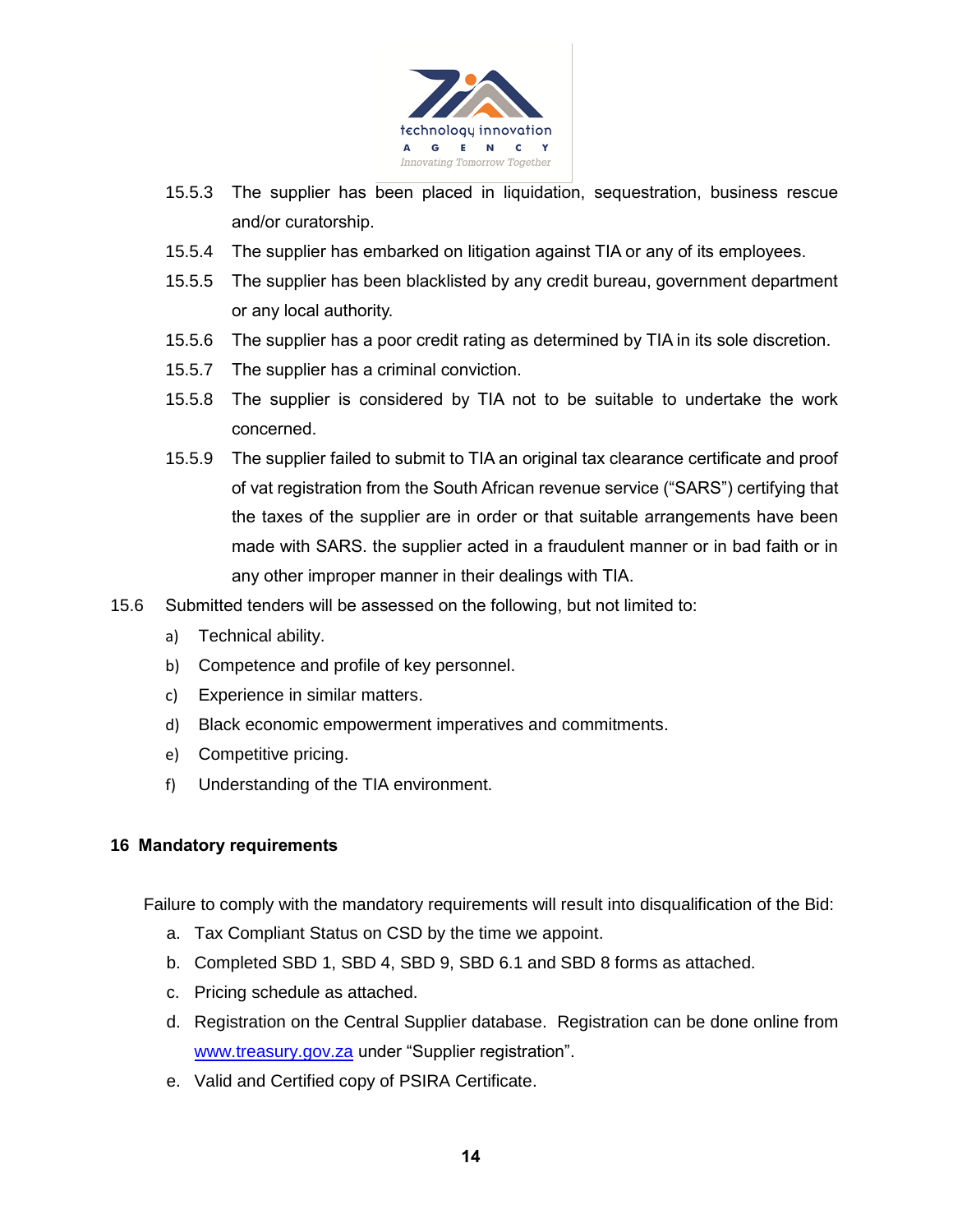

- f. Valid and Certified copy of Unemployment Insurance Fund (UIF).
- g. Valid and Certified copy of Compensation for Occupational Injuries and Disease Act (COIDA).
- h. Valid and Certified copy of Provident Fund.
- i. Proof of registration of the company with PSIRA (Valid and certified copy of the certificate).
- j. Proof of registration of the company directors / owners with PSIRA (Valid and certified copy of the certificate).
- k. Proof of registration of the company directors / owners with SASSETA (Valid and certified copy of the certificate).
- l. Provide details of the location of existing Security Operation Centre with equipped security control room in Gauteng.
- m. 1 X Original and 3 X Copies

#### **17. Site Visits requirements:**

**Unscheduled site visits will be conducted with bidders who met the minimum qualifying score of 70%. If any of the following requirements are missing during the site visit, the bidder will be disqualified:**

- Working base radio;
- Landline telephone and cell phone;
- Patrol cars:
- Control room operators (24/7 manned); and
- Security clocking point system that will produce printed weekly reports.
- 17.1 Failure to contact the guards in one of the bidder's site using radio and telephone communication will result in a disqualification.

#### **18. Project Programme**

The Project Programme, as currently envisaged, incorporates the following key dates: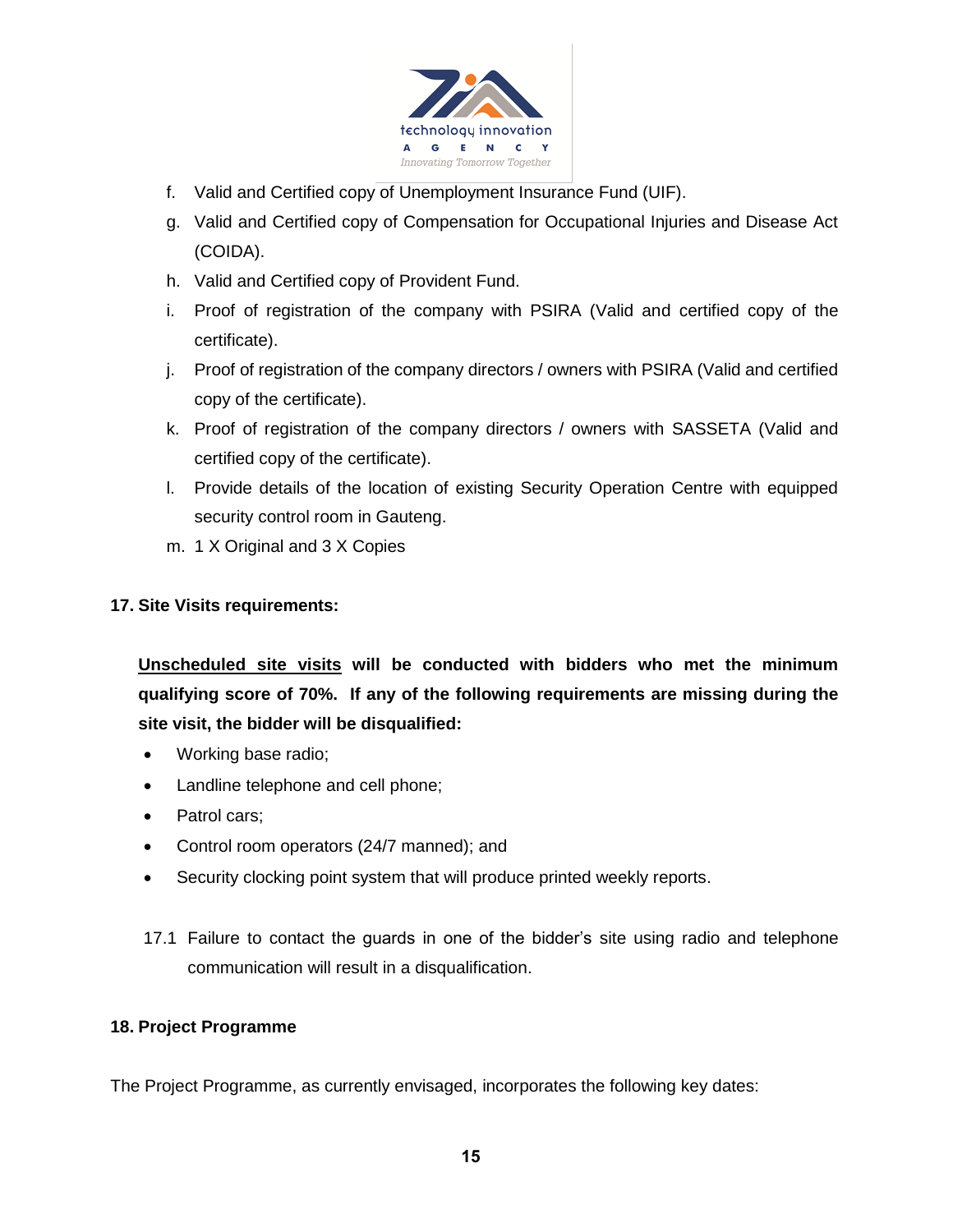

| <b>DATE</b>                | <b>ACTIVITY</b>           |
|----------------------------|---------------------------|
| <b>Briefing Sessions</b>   | 31 October 2019 at 11:00  |
| Closing date for proposals | 18 November 2019 at 11:00 |

Proposals shall be submitted at the address mentioned above **no later than 11h00 on 18 October 2019 at 11:00.** TIA reserves the right to disregard proposals received after the specified due date.

## **19. Evaluation Criteria**

Proposals will be evaluated on the 80/20 preference points system.

## **19.1. First Stage: Functionality/Technical Evaluation**

|                | <b>Evaluation criteria</b>            | <b>Scoring guide</b>   | <b>Weights</b> | <b>Maximum</b> |
|----------------|---------------------------------------|------------------------|----------------|----------------|
|                |                                       |                        |                | <b>Score</b>   |
| 1 <sub>1</sub> | Experience in providing security      | 10 years and over $=5$ | 0.40           | 5              |
|                | services as per registration with the | 5 to 9 years $=3$      |                |                |
|                | Industrial<br>Private<br>Security     | 1 to 5 years = $1$     |                |                |
|                | Regulation Authority (Valid and       |                        |                |                |
|                | certified copy of PSIRA registration  |                        |                |                |
|                | certificate should be provided)       |                        |                |                |
| 2.             | Provide<br>details of current or      | 3 and more references  | 0.30           | 5              |
|                | previous experience and five or       | $= 5.$                 |                |                |
|                | more contactable references (Five     | less than 3 references |                |                |
|                | or more copies of references letters  | $= 0$                  |                |                |
|                | must be provided).                    |                        |                |                |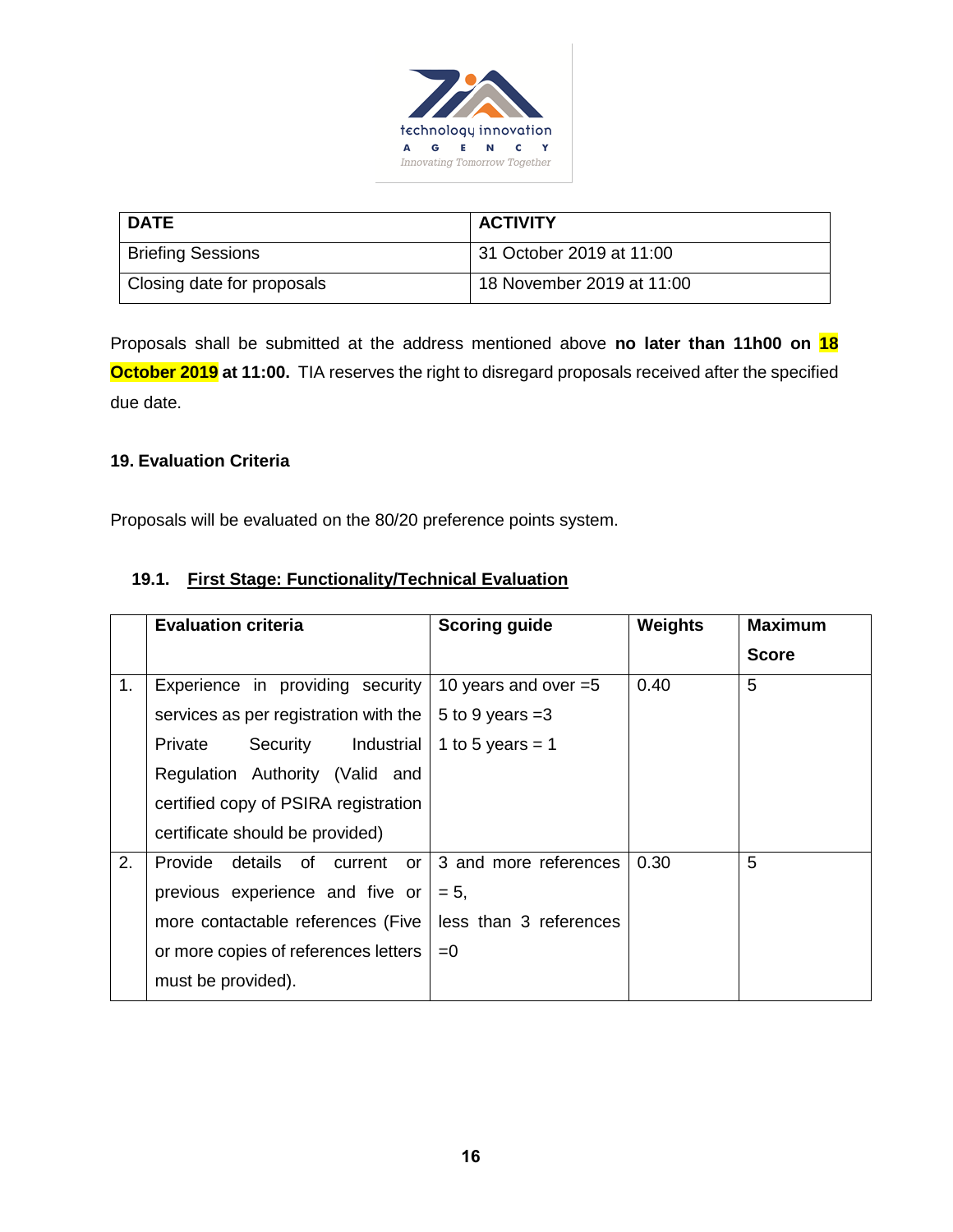

| <b>Evaluation criteria</b>                         | <b>Scoring guide</b>    | Weights | <b>Maximum</b> |
|----------------------------------------------------|-------------------------|---------|----------------|
|                                                    |                         |         | <b>Score</b>   |
| Provide copies of PSIRA graded                     | Security<br>graded      | 0.30    | 5              |
| individuals to perform duties and                  | individuals             |         |                |
| proposed monthly duty roster of                    | registered<br>with      |         |                |
| locally registered staff (PSIRA                    | PSIRA must<br>be        |         |                |
| graded staff certificates and duty                 | provided                |         |                |
| roster must be provided)                           | Copy of monthly         |         |                |
| Three Male (3) x Grade C (day                      | duty roster must be     |         |                |
| shift)                                             | provided                |         |                |
| One Female (1) x Grade C                           | All security staff have |         |                |
| (day shift)                                        | Grade $C = 5$ ,         |         |                |
| Three Male (3) x Grade C staff                     | Below Grade $C = 0$     |         |                |
| (night shift)                                      |                         |         |                |
| Total weighted score / Maximum possible score      |                         | 1       |                |
| Minimum qualifying score (expressed in percentage) |                         |         | 70%            |

## **19.2. Second Stage: Evaluation in terms of (80/20) Preference Points System**

Service providers who obtain the threshold of 70% will be evaluated further based on the 80/20 Preference point system.

| <b>Categories and criteria</b>                | <b>Points</b> |
|-----------------------------------------------|---------------|
| <b>19.2.1 Bid Price</b>                       | 80            |
| 19.2.2 Points awarded for B-BBEE Status Level | 20            |
| <b>Total</b>                                  | 100           |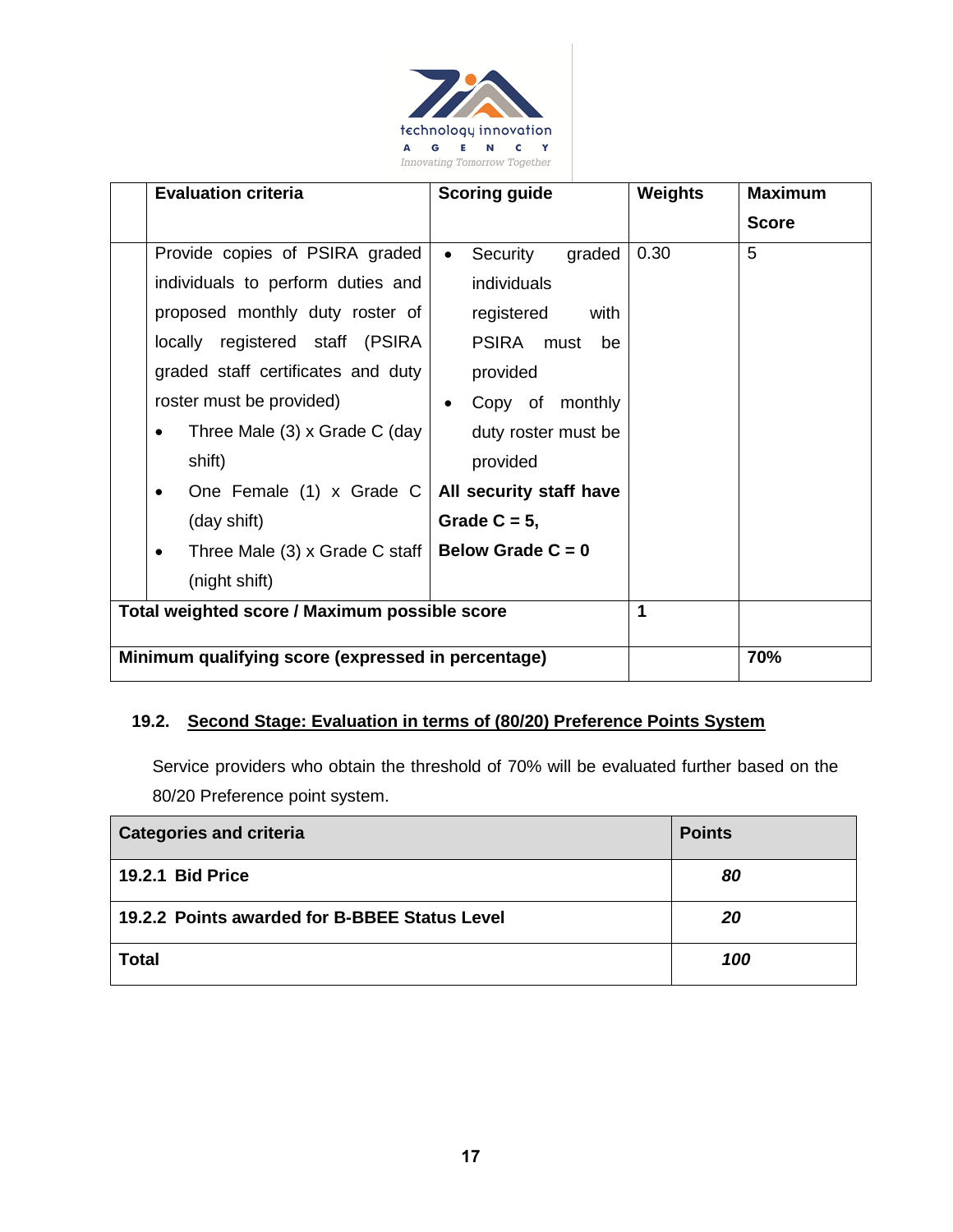

#### **20. Service required**

Rendering of a continuous 24hours per day, 7 days per week security services. A total of the security officers in terms of sections 10(1)(b) of the security officers act (act 92 of 1987) as amended by private security industry regulations act, 2001 (act 56 of 2001) act (act 92 of 1987).

## **21. Conditions of contract**

- 21.1 The contractor and his/her employees must sign a "declaration of secrecy" before commencement of services.
- 21.2 For the purpose of this contract, the contractor must make use of Grade C security officers, as defined in the wage act and private security industry regulations act, 2001 (act 56 of 2001).
- 21.3 All employees must be registered as security officers in terms of sections 10(1) (b) of security officers act (act 92 of 1987) as amended by private security industry regulations act, 2001 (act 56 of 2001).
- 21.4 All your employees must be trained according to the training as prescribed by the private security industry regulatory authority.
- 21.5 TIA is not obliged to accept the lowest or only tender received. Tenders will be evaluated according to the attached criteria of TIA.
- 21.6 The offer must be strictly in accordance with the attached conditions and specifications.
- 21.7 Contractor shall, to ensure the continuity of the service, in the application of the security measure, allocate specific personnel for the service on the site, keeping in mind that rotation from time to time, of the security personnel is a healthy and needy measure.
- 21.8 The norm / quality of the security service to be rendered must be in accordance with the acceptable standard of the trade concerned. All possible steps must be taken by the contractor to ensure the correct intended execution of this agreement takes place.
- **22. Personnel** 
	- 22.1 The contractor must provide the security personnel required for the successful rendering of the service. As follows: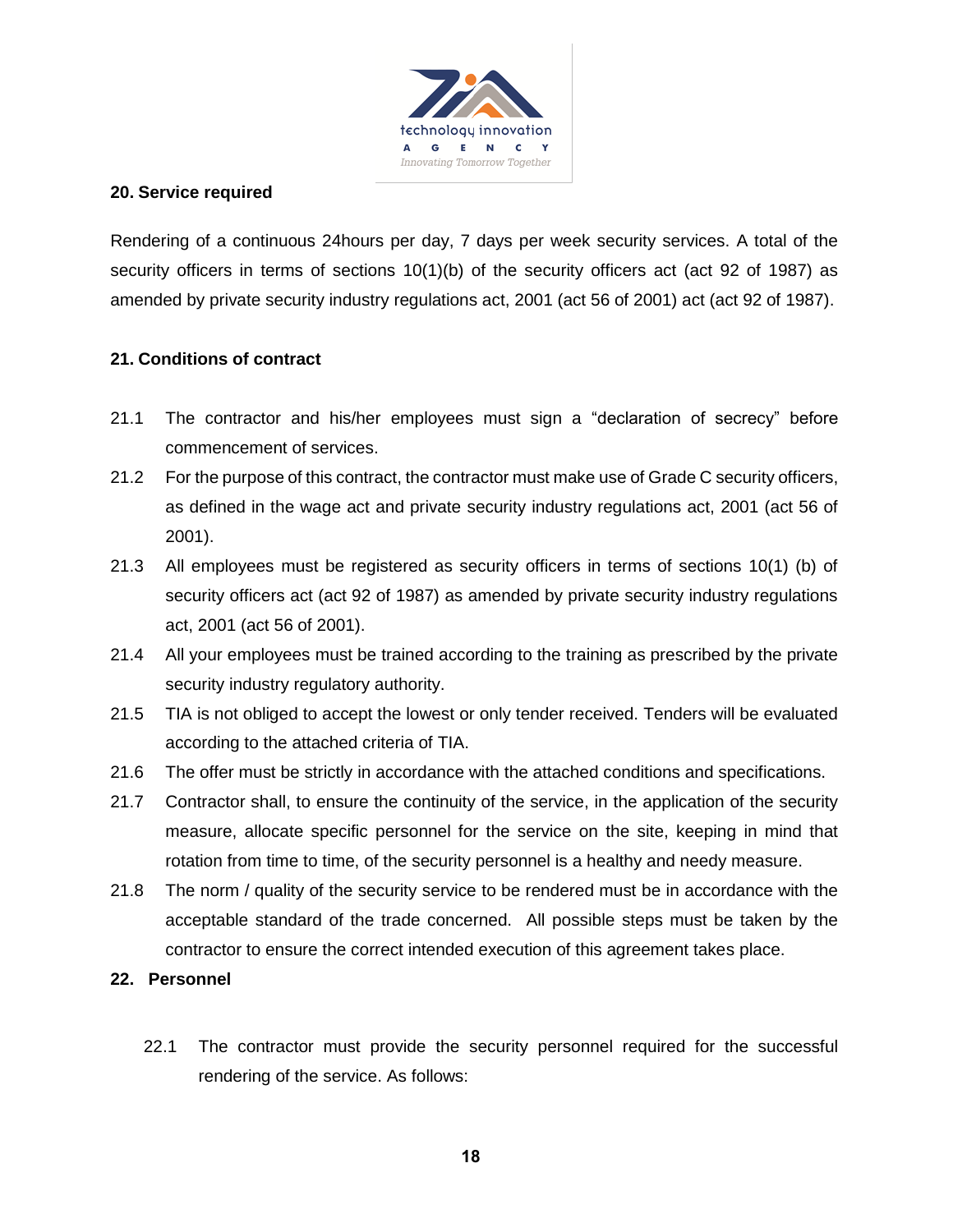

- a) Security officers Grade C is the persons who shall execute the physical security service (access control and patrols);
- b) They must be registered as security officers, as prescribed by the security officer's Act, Act 92 of 1987, section 10(1)(b); as amended by Private Security Industry Regulations Act, 2001 (act 56 of 2001);
- c) The contractor undertakes to ensure that each member of his security personnel, will always when on duty, be fully equipped in respect all necessary equipment to execute their responsibility;
- d) A uniform, neat and clearly identifiable of the company, which uniform will include matching raincoats and overcoats; and
- e) Note: a clear identification card of the company with the member's photo, identification and file numbers on it must be worn by the officer on duty always.

## **23. Security Aids / Equipment**

- 23.1 Service aids such as:
	- Access Control Registers or Forms
	- Visitors cards
	- Duty Roster
	- Posting sheet
	- **Baton stick**
	- Handcuffs and Pouches
	- Whistles
	- Pocket book
	- Pen
	- Torch (at night)
	- Radio (where applicable)
	- Metal Detector (where applicable)
	- Clocking system and clocking points
	- Occurrence Book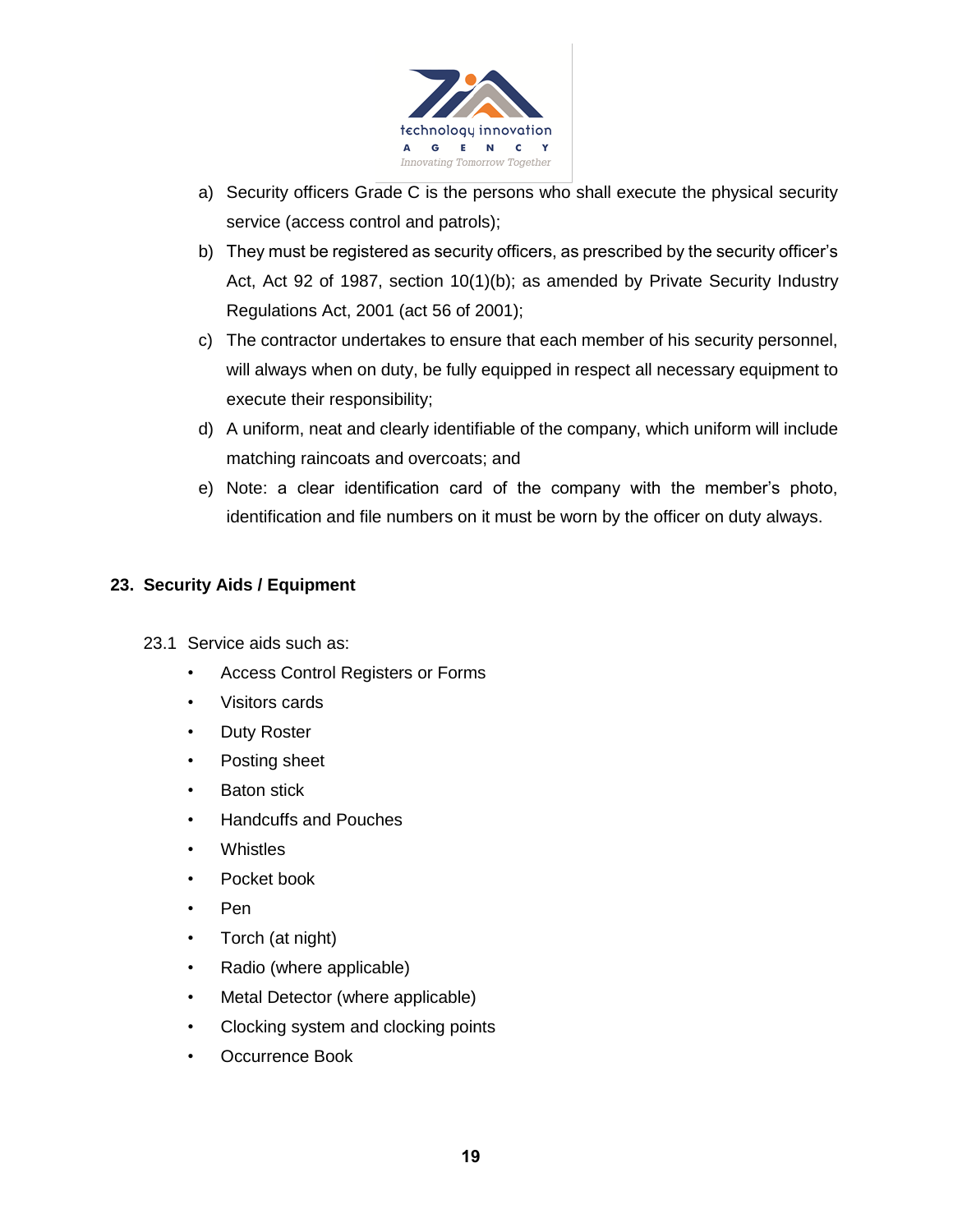

- 23.2 On commencement of the contract, the contractor must submit to the TIA representative, proper staff files as well as all appropriate documents of all security personnel employed for the rendering of the service to the TIA by the contractor. The appropriate documents shall include, inter alia, the following:
	- Registration certificates from PSIRA,
	- Training certificates of successfully completed security courses as prescribed by PSIRA.
	- Other relevant certificates,
	- Identification cards and name tags.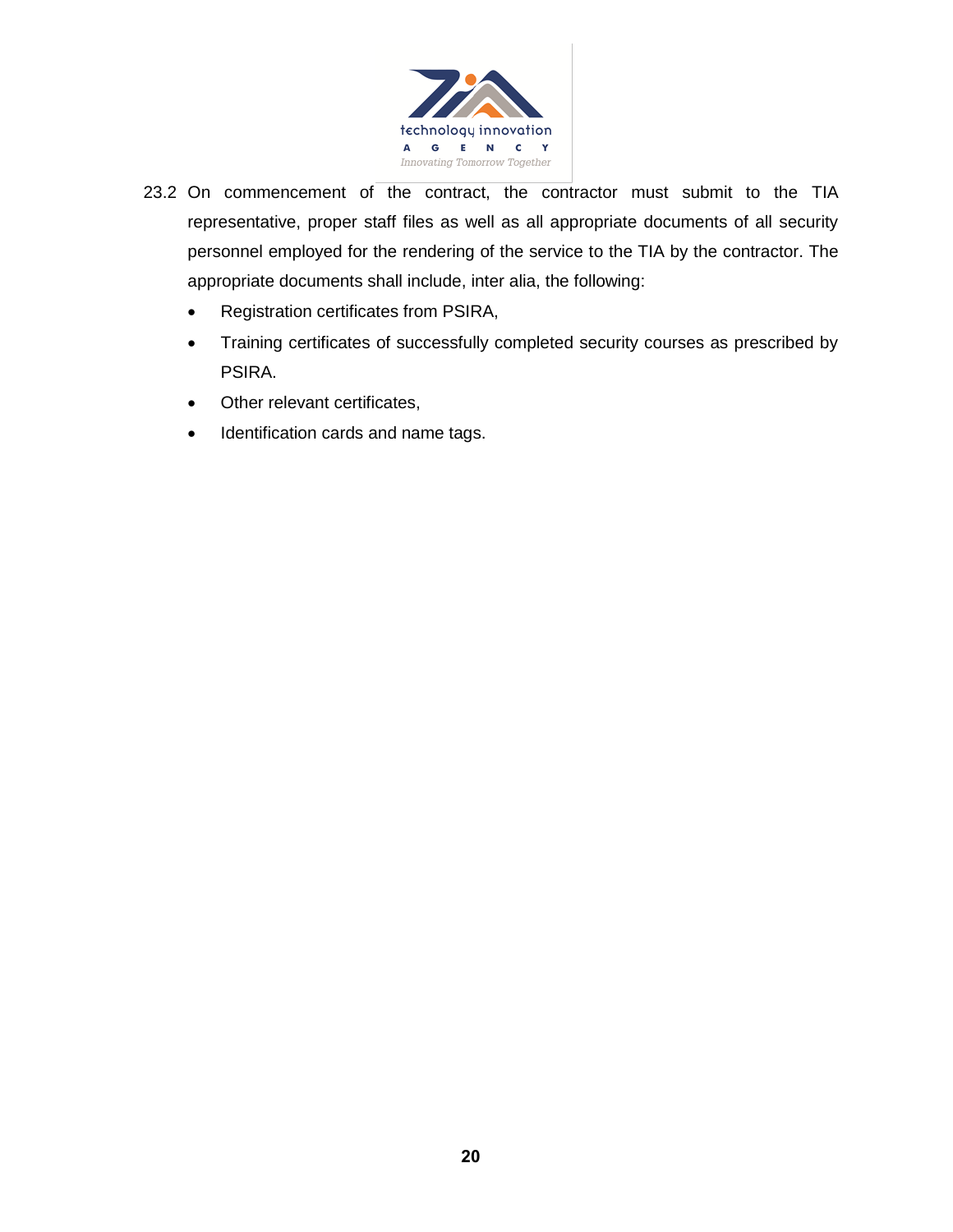

# **24. Part 3: Standard Bidding Documents (SBD) Forms**

SBD 1

**INVITATION TO BID**

|                                                                                                    |                    | <u>UNILATIVN TV PID</u> |           |                                                |                |  |  |  |
|----------------------------------------------------------------------------------------------------|--------------------|-------------------------|-----------|------------------------------------------------|----------------|--|--|--|
| YOU ARE HEREBY INVITED TO BID FOR REQUIREMENTS OF THE (NAME OF DEPARTMENT/ PUBLIC<br><b>ENTITY</b> |                    |                         |           |                                                |                |  |  |  |
|                                                                                                    |                    |                         |           |                                                | <b>CLOSING</b> |  |  |  |
|                                                                                                    |                    |                         |           |                                                |                |  |  |  |
| <b>BID NUMBER:</b>                                                                                 |                    | <b>CLOSING DATE:</b>    |           |                                                | TIME:          |  |  |  |
| <b>DESCRIPTION</b>                                                                                 |                    |                         |           |                                                |                |  |  |  |
| BID RESPONSE DOCUMENTS MAY BE DEPOSITED IN THE BID BOX SITUATED AT (STREET ADDRESS)                |                    |                         |           |                                                |                |  |  |  |
|                                                                                                    |                    |                         |           |                                                |                |  |  |  |
|                                                                                                    |                    |                         |           |                                                |                |  |  |  |
|                                                                                                    |                    |                         |           |                                                |                |  |  |  |
|                                                                                                    |                    |                         |           |                                                |                |  |  |  |
| <b>BIDDING</b><br><b>PROCEDURE</b><br><b>DIRECTED TO</b>                                           | <b>ENQUIRIES</b>   | <b>BE</b><br><b>MAY</b> |           | <b>TECHNICAL ENQUIRIES MAY BE DIRECTED TO:</b> |                |  |  |  |
| <b>CONTACT PERSON</b>                                                                              |                    |                         |           | <b>CONTACT PERSON</b>                          |                |  |  |  |
| <b>TELEPHONE</b>                                                                                   |                    |                         |           |                                                |                |  |  |  |
| <b>NUMBER</b>                                                                                      |                    |                         |           | <b>TELEPHONE NUMBER</b>                        |                |  |  |  |
| <b>FACSIMILE</b>                                                                                   |                    |                         |           |                                                |                |  |  |  |
| <b>NUMBER</b>                                                                                      |                    |                         |           | <b>FACSIMILE NUMBER</b>                        |                |  |  |  |
| <b>E-MAIL ADDRESS</b>                                                                              |                    |                         |           | <b>E-MAIL ADDRESS</b>                          |                |  |  |  |
| <b>SUPPLIER INFORMATION</b>                                                                        |                    |                         |           |                                                |                |  |  |  |
| <b>NAME OF BIDDER</b>                                                                              |                    |                         |           |                                                |                |  |  |  |
| POSTAL ADDRESS                                                                                     |                    |                         |           |                                                |                |  |  |  |
| <b>STREET ADDRESS</b>                                                                              |                    |                         |           |                                                |                |  |  |  |
| <b>TELEPHONE</b>                                                                                   |                    |                         |           |                                                |                |  |  |  |
| <b>NUMBER</b>                                                                                      | <b>CODE</b>        |                         |           | <b>NUMBER</b>                                  |                |  |  |  |
| <b>CELLPHONE</b>                                                                                   |                    |                         |           |                                                |                |  |  |  |
| <b>NUMBER</b>                                                                                      |                    |                         |           |                                                |                |  |  |  |
| <b>FACSIMILE</b>                                                                                   |                    |                         |           |                                                |                |  |  |  |
| <b>NUMBER</b>                                                                                      | <b>CODE</b>        |                         |           | <b>NUMBER</b>                                  |                |  |  |  |
| <b>E-MAIL ADDRESS</b>                                                                              |                    |                         |           |                                                |                |  |  |  |
| <b>VAT</b>                                                                                         |                    |                         |           |                                                |                |  |  |  |
| <b>REGISTRATION</b>                                                                                |                    |                         |           |                                                |                |  |  |  |
| <b>NUMBER</b>                                                                                      |                    |                         |           |                                                |                |  |  |  |
| <b>SUPPLIER</b>                                                                                    | <b>TAX</b>         |                         |           | <b>CENTRAL</b>                                 |                |  |  |  |
| <b>COMPLIANCE</b>                                                                                  | <b>COMPLIANCE</b>  |                         | <b>OR</b> | <b>SUPPLIER</b>                                |                |  |  |  |
| <b>STATUS</b>                                                                                      | <b>SYSTEM PIN:</b> |                         |           | <b>DATABASE</b>                                |                |  |  |  |
|                                                                                                    |                    |                         |           | No:                                            | <b>MAAA</b>    |  |  |  |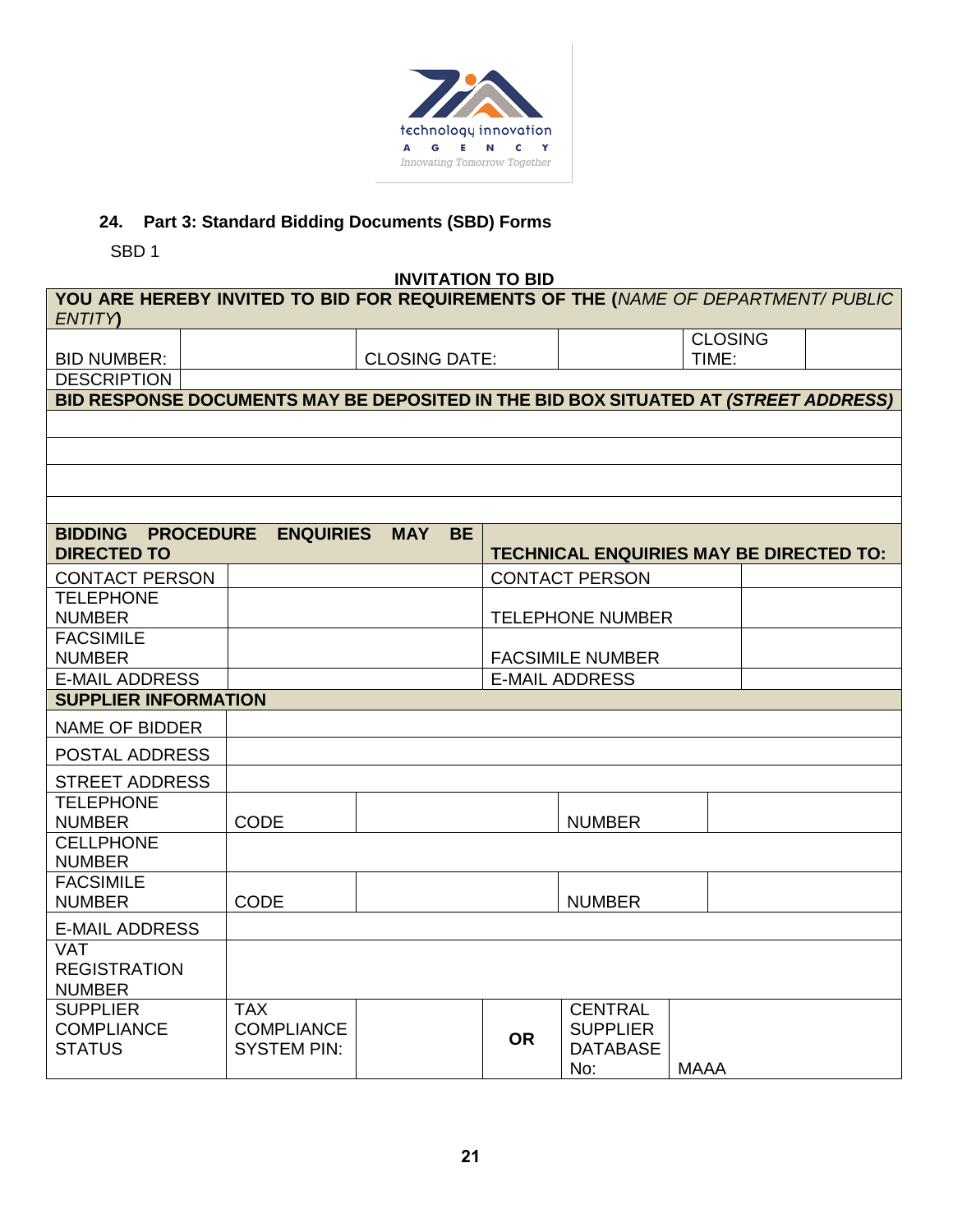

| <b>B-BBEE STATUS</b><br><b>LEVEL</b>                                                       | <b>TICK APPLICABLE BOXI</b>                |             | <b>B-BBEE STATUS LEVEL</b><br><b>SWORN AFFIDAVIT</b>                                                                                                                 | <b>ITICK APPLICABLE</b><br>BOX <sub>1</sub>   |
|--------------------------------------------------------------------------------------------|--------------------------------------------|-------------|----------------------------------------------------------------------------------------------------------------------------------------------------------------------|-----------------------------------------------|
| <b>VERIFICATION</b><br><b>CERTIFICATE</b>                                                  | $\Box$ Yes                                 | $\Box$ No   |                                                                                                                                                                      | $\bigcap$ Yes<br>No.                          |
|                                                                                            |                                            |             | [A B-BBEE STATUS LEVEL VERIFICATION CERTIFICATE/ SWORN AFFIDAVIT (FOR EMES & QSEs)<br><b>MUST BE SUBMITTED IN ORDER TO QUALIFY FOR PREFERENCE POINTS FOR B-BBEET</b> |                                               |
| <b>ARE YOU THE</b><br><b>ACCREDITED</b><br><b>REPRESENTATIVE</b><br><b>IN SOUTH AFRICA</b> |                                            |             | <b>ARE YOU A FOREIGN</b><br><b>BASED SUPPLIER FOR</b><br>THE GOODS /SERVICES                                                                                         | $\Box$ Yes<br>No.<br><b>IF YES, ANSWER</b>    |
| <b>FOR THE GOODS</b><br><b>/SERVICES</b><br><b>WORKS</b><br><b>OFFERED?</b>                | $\Box$ Yes<br><b>IF YES ENCLOSE PROOFI</b> | $\sqcap$ No | <b><i>NORKS OFFERED?</i></b>                                                                                                                                         | <b>THE</b><br><b>QUESTIONNAIRE</b><br>BELOW 1 |
|                                                                                            |                                            |             |                                                                                                                                                                      |                                               |
| <b>QUESTIONNAIRE TO BIDDING FOREIGN SUPPLIERS</b>                                          |                                            |             |                                                                                                                                                                      |                                               |
| $\Box$ Yes $\Box$ No                                                                       |                                            |             | IS THE ENTITY A RESIDENT OF THE REPUBLIC OF SOUTH AFRICA (RSA)?                                                                                                      |                                               |
| DOES THE ENTITY HAVE A BRANCH IN THE RSA?<br>$\Box$ Yes $\Box$ No                          |                                            |             |                                                                                                                                                                      |                                               |
| DOES THE ENTITY HAVE A PERMANENT ESTABLISHMENT IN THE RSA?<br>$\Box$ Yes $\Box$ No         |                                            |             |                                                                                                                                                                      |                                               |
| DOES THE ENTITY HAVE ANY SOURCE OF INCOME IN THE RSA?<br>$\Box$ Yes $\Box$ No              |                                            |             |                                                                                                                                                                      |                                               |
| IS THE ENTITY LIABLE IN THE RSA FOR ANY FORM OF TAXATION?<br>YES $\Box$ NO                 |                                            |             | IF THE ANSWER IS "NO" TO ALL OF THE ABOVE, THEN IT IS NOT A REQUIREMENT TO REGISTER FOR                                                                              |                                               |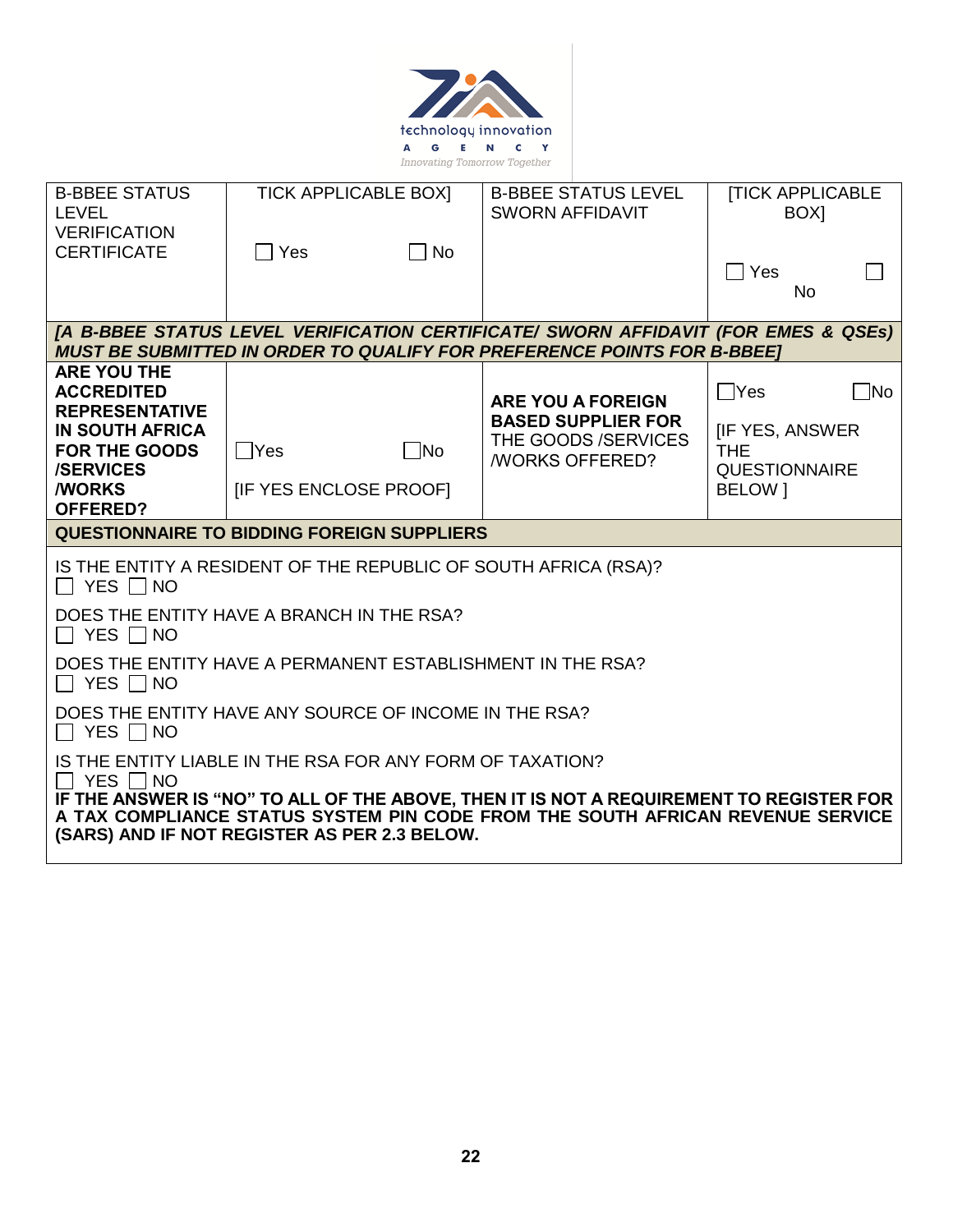

#### **PART B TERMS AND CONDITIONS FOR BIDDING**

#### **1. BID SUBMISSION:**

- 1.1. BIDS MUST BE DELIVERED BY THE STIPULATED TIME TO THE CORRECT ADDRESS. LATE BIDS WILL NOT BE ACCEPTED FOR CONSIDERATION.
- 1.2. **ALL BIDS MUST BE SUBMITTED ON THE OFFICIAL FORMS PROVIDED–(NOT TO BE RE-TYPED) OR IN THE MANNER PRESCRIBED IN THE BID DOCUMENT.**
- 1.3. THIS BID IS SUBJECT TO THE PREFERENTIAL PROCUREMENT POLICY FRAMEWORK ACT, 2000 AND THE PREFERENTIAL PROCUREMENT REGULATIONS, 2017, THE GENERAL CONDITIONS OF CONTRACT (GCC) AND, IF APPLICABLE, ANY OTHER SPECIAL CONDITIONS OF CONTRACT.
- 1.4. **THE SUCCESSFUL BIDDER WILL BE REQUIRED TO FILL IN AND SIGN A WRITTEN CONTRACT FORM (SBD7).**

#### **2. TAX COMPLIANCE REQUIREMENTS**

- 2.1 BIDDERS MUST ENSURE COMPLIANCE WITH THEIR TAX OBLIGATIONS.
- 2.2 BIDDERS ARE REQUIRED TO SUBMIT THEIR UNIQUE PERSONAL IDENTIFICATION NUMBER (PIN) ISSUED BY SARS TO ENABLE THE ORGAN OF STATE TO VERIFY THE TAXPAYER'S PROFILE AND TAX STATUS.
- 2.3 APPLICATION FOR TAX COMPLIANCE STATUS (TCS) PIN MAY BE MADE VIA E-FILING THROUGH THE SARS WEBSITE [WWW.SARS.GOV.ZA.](http://www.sars.gov.za/)
- 2.4 BIDDERS MAY ALSO SUBMIT A PRINTED TCS CERTIFICATE TOGETHER WITH THE BID.
- 2.5 IN BIDS WHERE CONSORTIA / JOINT VENTURES / SUB-CONTRACTORS ARE INVOLVED, EACH PARTY MUST SUBMIT A SEPARATE TCS CERTIFICATE / PIN / CSD NUMBER.
- 2.6 WHERE NO TCS PIN IS AVAILABLE BUT THE BIDDER IS REGISTERED ON THE CENTRAL SUPPLIER DATABASE (CSD), A CSD NUMBER MUST BE PROVIDED.
- 2.7 NO BIDS WILL BE CONSIDERED FROM PERSONS IN THE SERVICE OF THE STATE, COMPANIES WITH DIRECTORS WHO ARE PERSONS IN THE SERVICE OF THE STATE, OR CLOSE CORPORATIONS WITH MEMBERS PERSONS IN THE SERVICE OF THE STATE."

#### **NB: FAILURE TO PROVIDE / OR COMPLY WITH ANY OF THE ABOVE PARTICULARS MAY RENDER THE BID INVALID**.

SIGNATURE OF BIDDER:

……………………………………………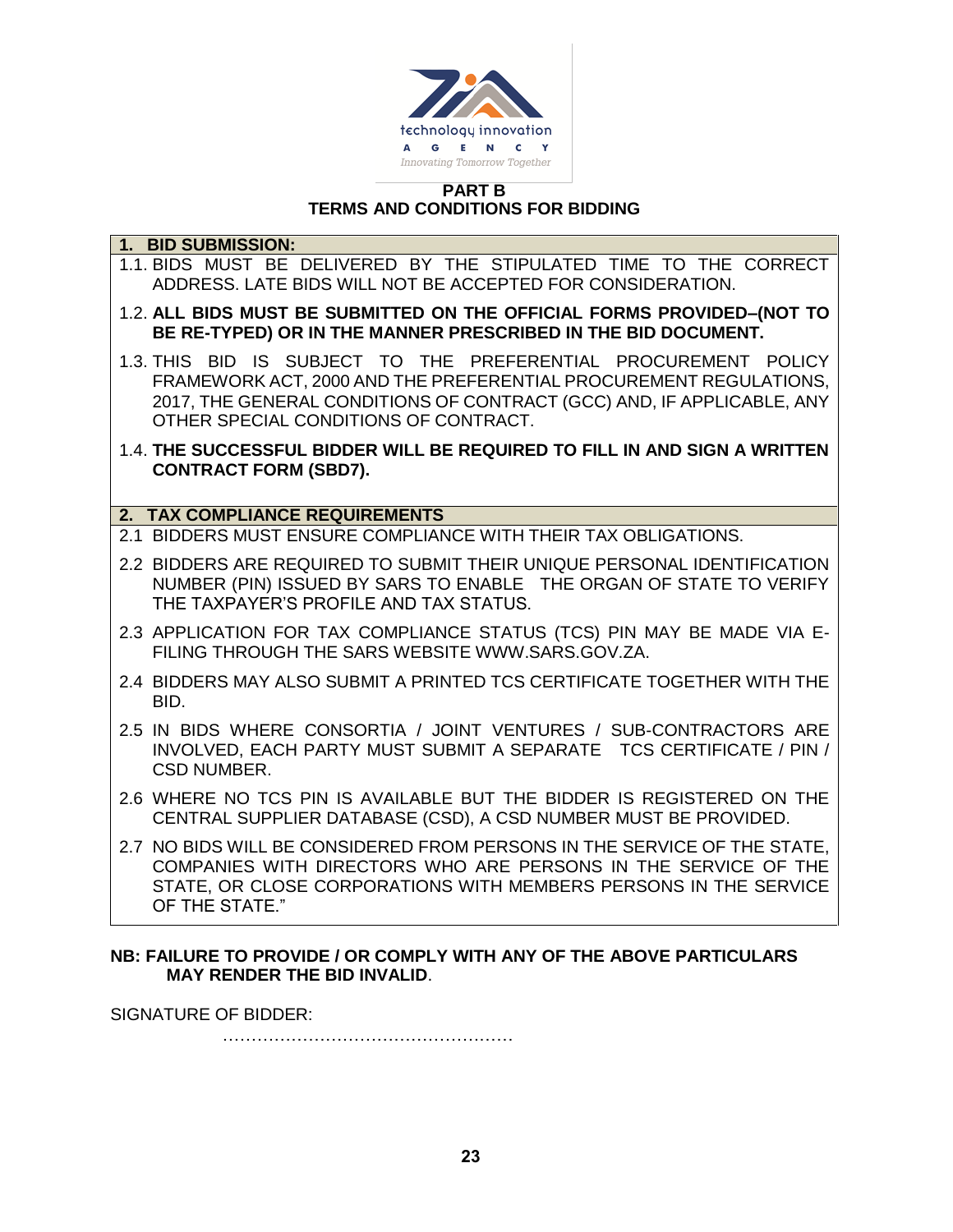

## CAPACITY UNDER WHICH THIS BID IS SIGNED:

…………………………………………… (Proof of authority must be submitted e.g. company resolution)

DATE: ………………………………………

#### **SBD 4**

#### **DECLARATION OF INTEREST**

1. Any legal person, including persons employed by the state<sup>1</sup>, or persons having a kinship with persons employed by the state, including a blood relationship, may make an offer or offers in terms of this invitation to bid (includes a price quotation, advertised competitive bid, limited bid or proposal). In view of possible allegations of favouritism, should the resulting bid, or part thereof, be awarded to persons employed by the state, or to persons connected with or related to them, it is required that the bidder or his/her authorised representative declare his/her position in relation to the evaluating/adjudicating authority where-

- the bidder is employed by the state; and/or

the legal person on whose behalf the bidding document is signed, has a relationship with persons/a person who are/is involved in the evaluation and or adjudication of the bid(s), or where it is known that such a relationship exists between the person or persons for or on whose behalf the declarant acts and persons who are involved with the evaluation and or adjudication of the bid.

2. **In order to give effect to the above, the following questionnaire must be completed and submitted with the bid.**

| 2.1 | Full            | Name        | οf | bidder | or      | his | or | her | representative:                                 |
|-----|-----------------|-------------|----|--------|---------|-----|----|-----|-------------------------------------------------|
| 2.2 |                 |             |    |        |         |     |    |     |                                                 |
| 2.3 | <b>Position</b> | occupied in |    | the    | Company |     |    |     | (director, trustee, shareholder <sup>2</sup> ): |
| 2.4 |                 |             |    |        |         |     |    |     |                                                 |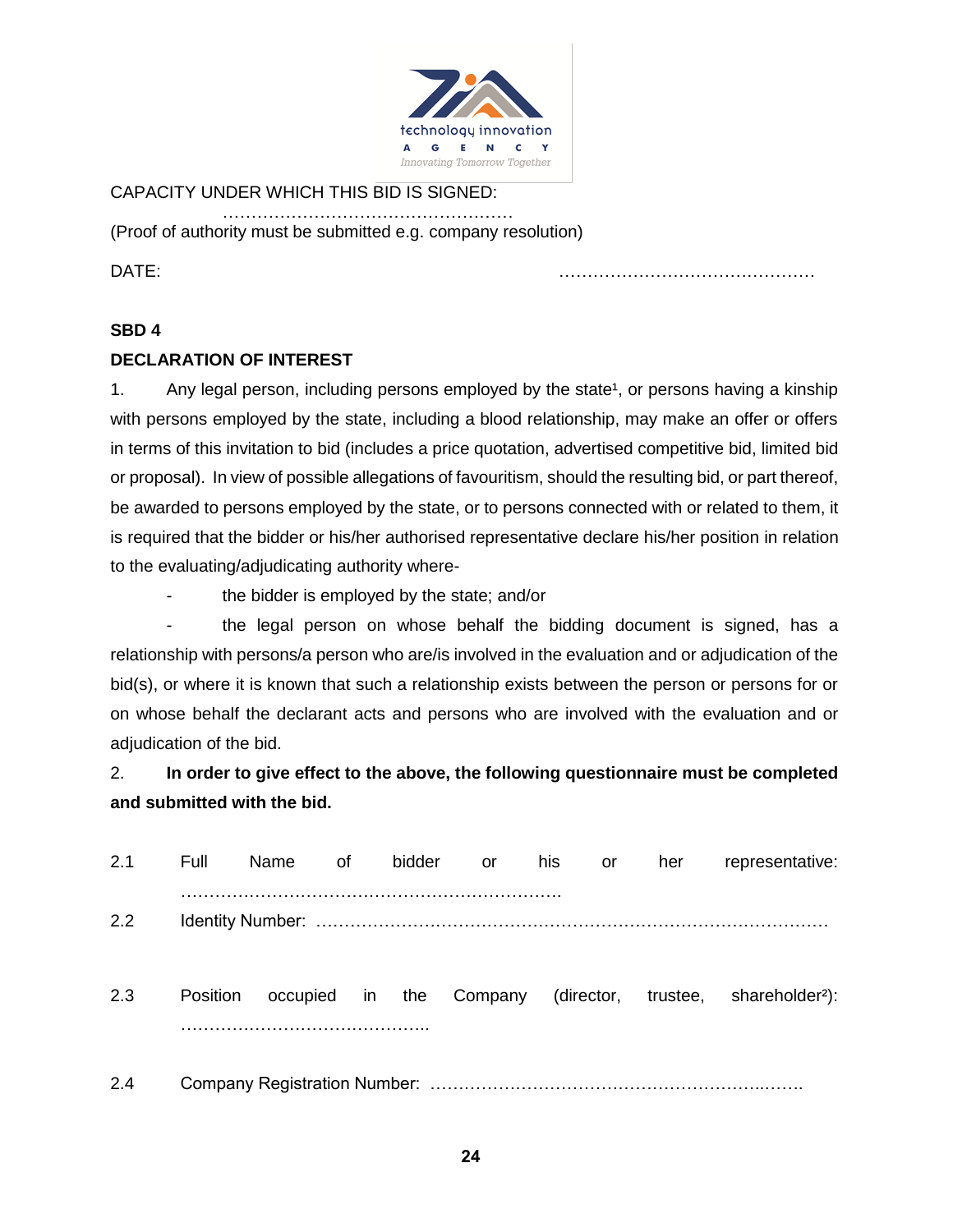

2.5 Tax Reference Number :

………………………………………………………….………

2.6 VAT Registration Number: ……………………………………………………………....

2.6.1 The names of all directors / trustees / shareholders / members, their individual identity numbers, tax reference numbers and, if applicable, employee / persal numbers must be indicated in paragraph 3 below.

 $14$ "State" means  $-$ 

(a) any national or provincial department, national or provincial public entity or constitutional institution within the meaning of the Public Finance Management Act, 1999 (Act No. 1 of 1999);

- (b) any municipality or municipal entity;
- (c) provincial legislature;
- (d) national Assembly or the national Council of provinces; or
- (e) Parliament.

²"Shareholder" means a person who owns shares in the company and is actively involved in the management of the enterprise or business and exercises control over the enterprise.

- 2.7 Are you or any person connected with the bidder **YES / NO** presently employed by the state?
- 2.7.1 If so, furnish the following particulars:

Name of person / director / trustee / shareholder/ member: ……....……………………………… Name of state institution at which you or the person connected to the bidder is employed :

…………………………………………

Position occupied in the state institution:……………………………………

Any other particulars:

……………………………………………………………… ……………………………………………………………… ………………………………………………………………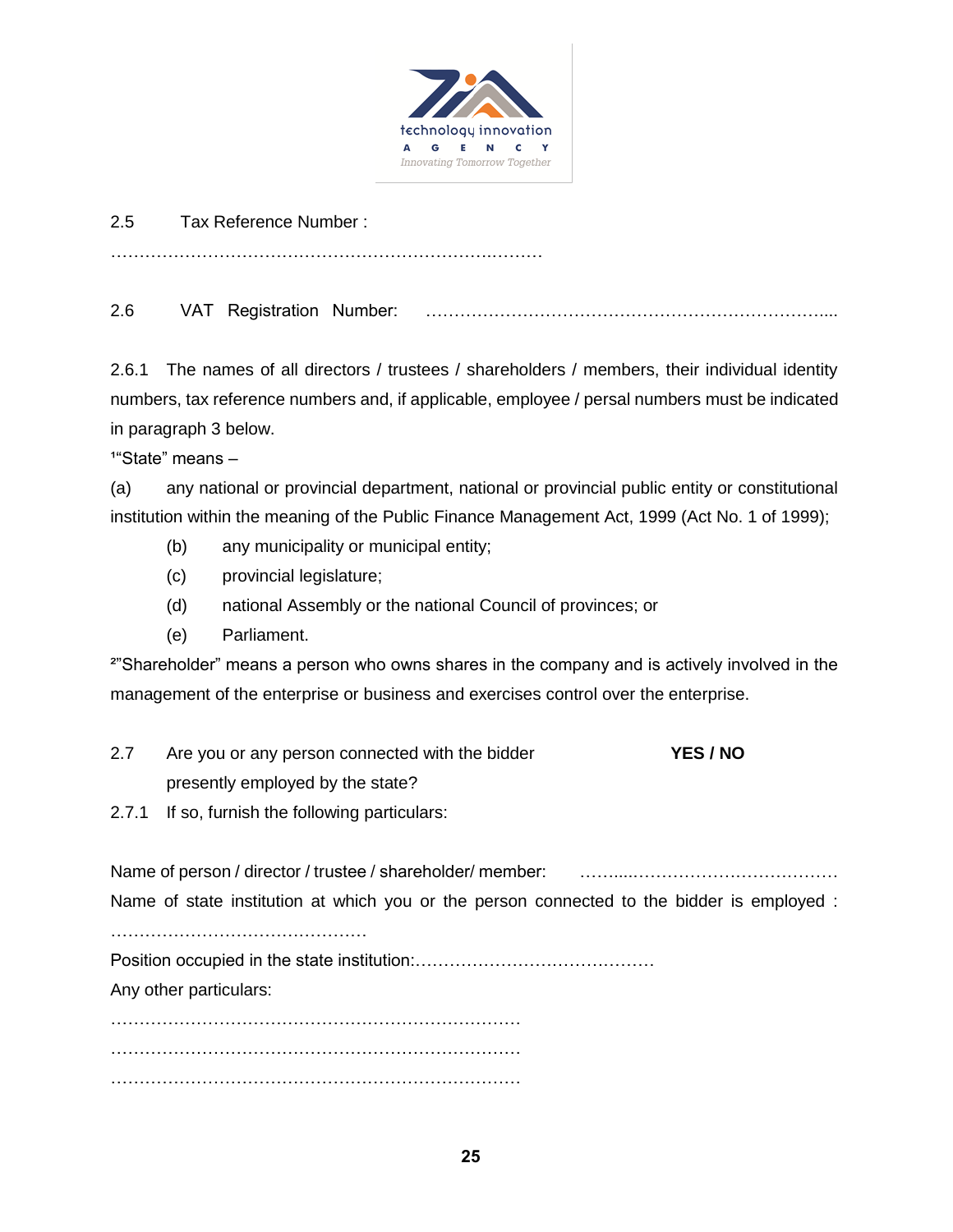

2.7.2 If you are presently employed by the state, did you obtain the appropriate authority to undertake remunerative work outside employment in the public sector?

## **YES / NO**

2.7.2.1 If yes, did you attach proof of such authority to the bid document?

## **YES / NO**

(Note: Failure to submit proof of such authority, where applicable, may result in the disqualification of the bid.

2.7.2.2 If no, furnish reasons for non-submission of such proof:

…………………………………………………………………….

…………………………………………………………………….

…………………………………………………………………….

2.8 Did you or your spouse, or any of the company's directors / trustees /shareholder/ members or their spouses conduct business with the state in the previous twelve months?

## **YES / NO**

2.8.1 If so, furnish particulars:

………………………………………………………………….. …………………………………………………………………..

…………………………………………………………………...

2.9 Do you, or any person connected with the bidder, have any relationship (family, friend, other) with a person employed by the state and who may be involved with the evaluation and or adjudication of this bid?

## **YES / NO**

2.9.1If so, furnish particulars.

……………………………………………………………... …………………………………………………………..….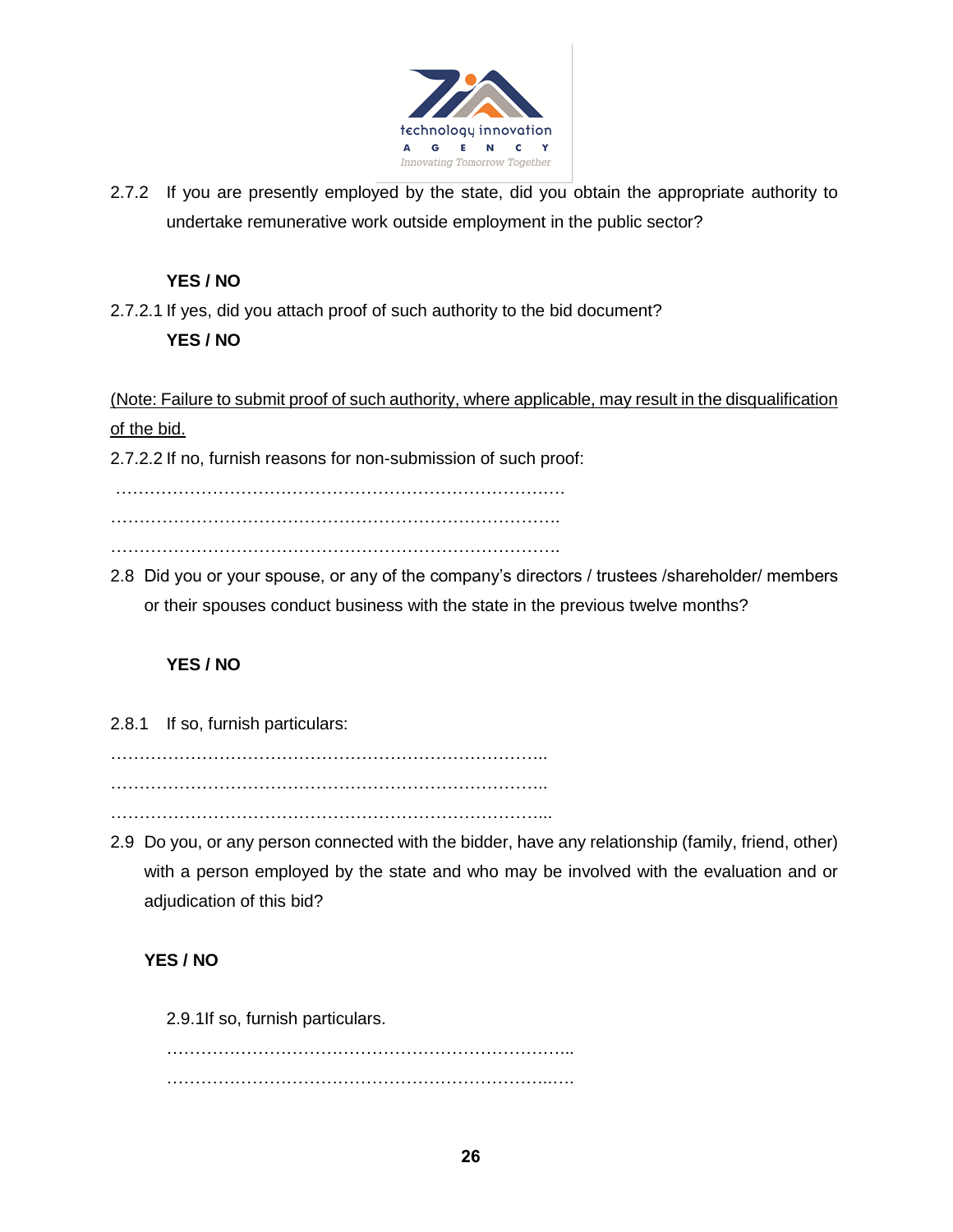

2.10 Are you, or any person connected with the bidder, aware of any relationship (family, friend, other) between any other bidder and any person employed by the state who may be involved with the evaluation and or adjudication of this bid?

## **YES/NO**

2.10.1 If so, furnish particulars**.**

……………………………………………………………… ………………………………………………………………

2.11 Do you or any of the directors / trustees / shareholders / members of the company have any Interest in any other related companies whether or not they are bidding for this contract?

## **YES/NO**

2.11.1 If so, furnish particulars:

…………………………………………………………………………….

…………………………………………………………………………….

3 Full details of directors / trustees / members / shareholders.

| <b>Full Name</b> | <b>Identity</b><br><b>Number</b> | Personal<br>Tax<br><b>Reference Number</b> | <b>Employee</b><br><b>State</b><br>Number / Personnel<br><b>Number</b> |
|------------------|----------------------------------|--------------------------------------------|------------------------------------------------------------------------|
|                  |                                  |                                            |                                                                        |
|                  |                                  |                                            |                                                                        |
|                  |                                  |                                            |                                                                        |
|                  |                                  |                                            |                                                                        |
|                  |                                  |                                            |                                                                        |
|                  |                                  |                                            |                                                                        |
|                  |                                  |                                            |                                                                        |
|                  |                                  |                                            |                                                                        |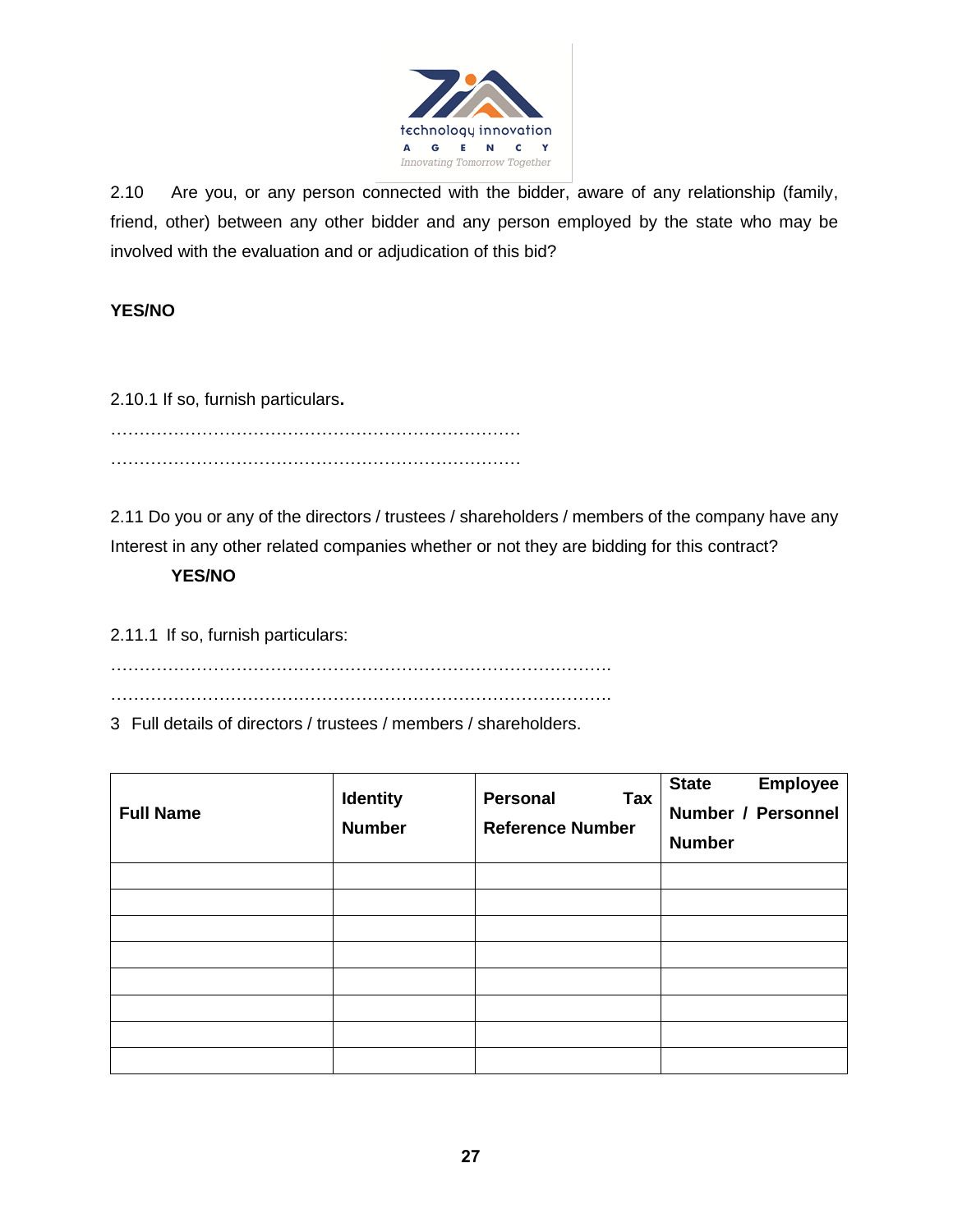

## 4 DECLARATION

I, THE UNDERSIGNED

(NAME)……………………………………………………………………… CERTIFY THAT THE INFORMATION FURNISHED IN PARAGRAPHS 2 and 3 ABOVE IS CORRECT.

I ACCEPT THAT THE STATE MAY REJECT THE BID OR ACT AGAINST ME IN TERMS OF PARAGRAPH 23 OF THE GENERAL CONDITIONS OF CONTRACT SHOULD THIS DECLARATION PROVE TO BE FALSE.

| Signature | .<br>Date      |
|-----------|----------------|
|           |                |
| Position  | Name of Bidder |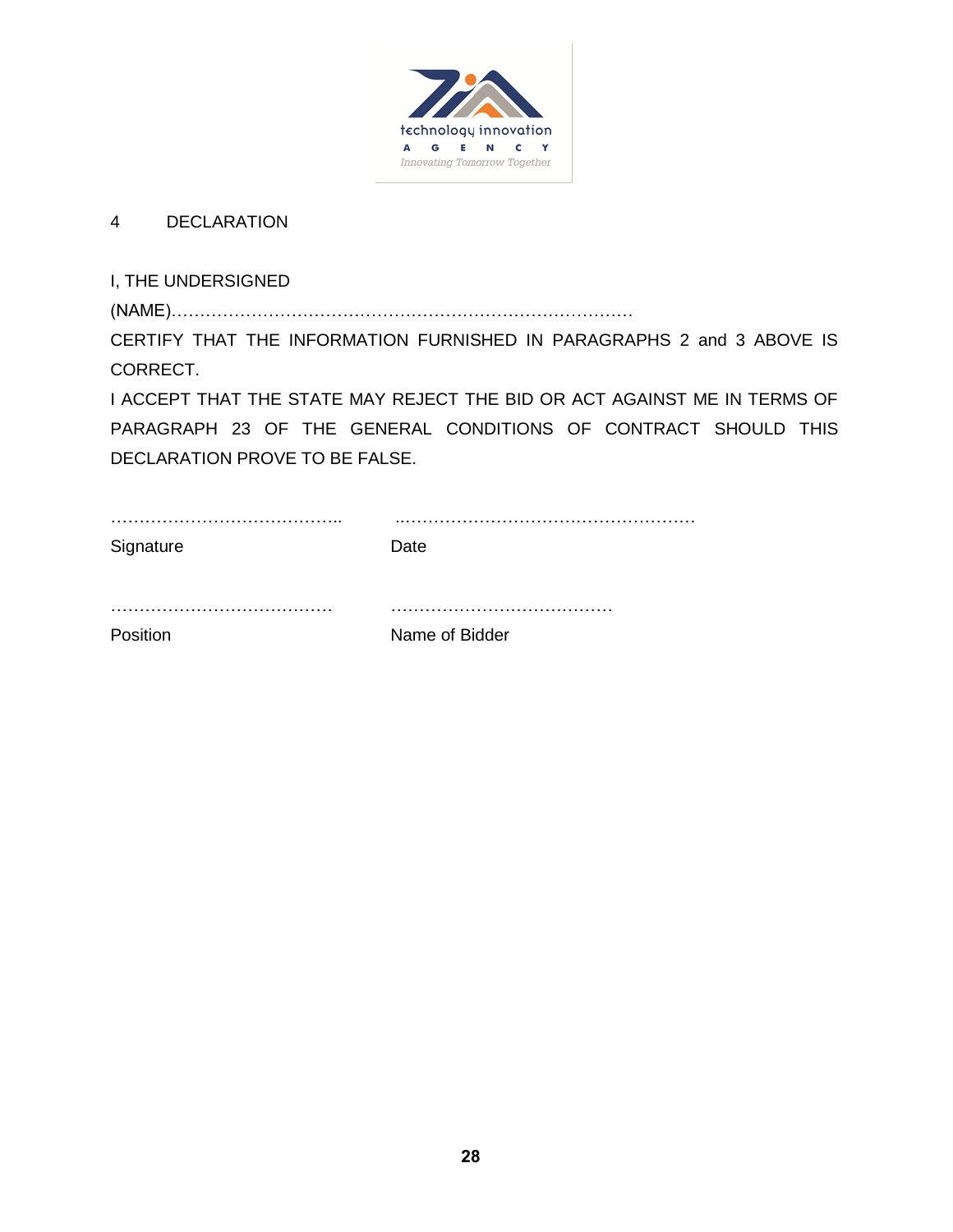

#### **SBD 6.1**

# **PREFERENCE POINTS CLAIM FORM IN TERMS OF THE PREFERENTIAL PROCUREMENT REGULATIONS 2017**

This preference form must form part of all bids invited. It contains general information and serves as a claim form for preference points for Broad-Based Black Economic Empowerment (B-BBEE) Status Level of Contribution

**NB: BEFORE COMPLETING THIS FORM, BIDDERS MUST STUDY THE GENERAL CONDITIONS, DEFINITIONS AND DIRECTIVES APPLICABLE IN RESPECT OF B-BBEE, AS PRESCRIBED IN THE PREFERENTIAL PROCUREMENT REGULATIONS, 2017.** 

## **1. GENERAL CONDITIONS**

- 1.1 The following preference point systems are applicable to all bids:
	- the 80/20 system for requirements with a Rand value of up to R50 000 000 (all applicable taxes included); and
	- the 90/10 system for requirements with a Rand value above R50 000 000 (all applicable taxes included).

1.2

- a) The value of this bid is estimated to exceed/not exceed R50 000 000 (all applicable taxes included) and therefore the preference point system shall be applicable; or
- b) Either the 80/20 or 90/10 preference point system will be applicable to this tender (*delete whichever is not applicable for this tender*).
- 1.3 Points for this bid shall be awarded for:
	- (a) Price; and
	- (b) B-BBEE Status Level of Contributor.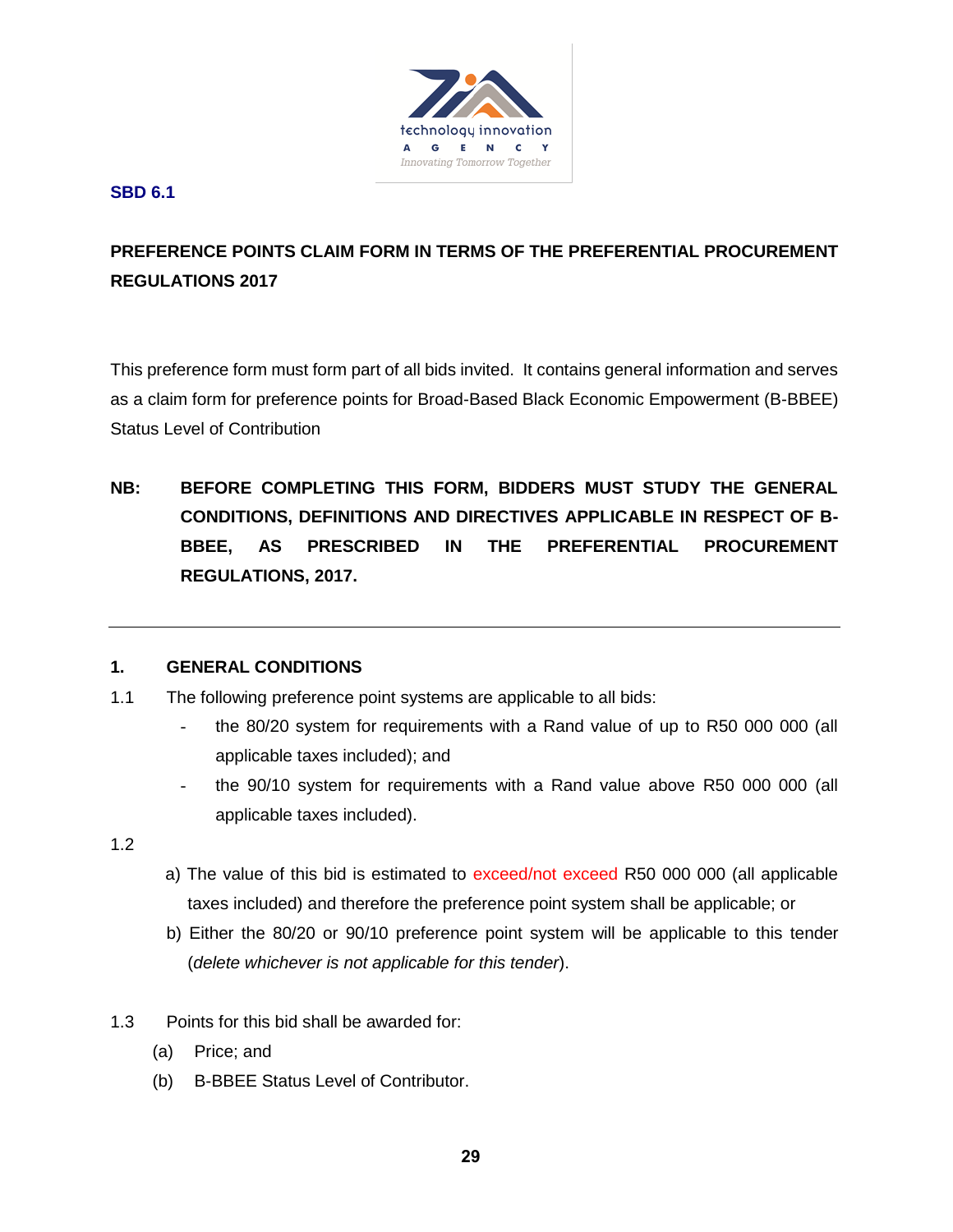

1.4 The maximum points for this bid are allocated as follows:

|                                                | <b>POINTS</b> |
|------------------------------------------------|---------------|
| <b>PRICE</b>                                   |               |
| <b>B-BBEE STATUS LEVEL OF CONTRIBUTOR</b>      |               |
| Total points for Price and B-BBEE must not 100 |               |
| exceed                                         |               |

- 1.5 Failure on the part of a bidder to submit proof of B-BBEE Status level of contributor together with the bid, will be interpreted to mean that preference points for B-BBEE status level of contribution are not claimed.
- 1.6 The purchaser reserves the right to require of a bidder, either before a bid is adjudicated or at any time subsequently, to substantiate any claim regarding preferences, in any manner required by the purchaser.

## **2. DEFINITIONS**

- (a) **"B-BBEE"** means broad-based black economic empowerment as defined in section 1 of the Broad-Based Black Economic Empowerment Act;
- (b) "**B-BBEE status level of contributor"** means the B-BBEE status of an entity in terms of a code of good practice on black economic empowerment, issued in terms of section 9(1) of the Broad-Based Black Economic Empowerment Act;
- (c) **"bid"** means a written offer in a prescribed or stipulated form in response to an invitation by an organ of state for the provision of goods or services, through price quotations, advertised competitive bidding processes or proposals;
- (d) **"Broad-Based Black Economic Empowerment Act"** means the Broad-Based Black Economic Empowerment Act, 2003 (Act No. 53 of 2003);
- **(e) "EME"** means an Exempted Micro Enterprise in terms of a code of good practice on black economic empowerment issued in terms of section 9 (1) of the Broad-Based Black Economic Empowerment Act;
- (f) **"functionality"** means the ability of a tenderer to provide goods or services in accordance with specifications as set out in the tender documents.
- (g) **"prices"** includes all applicable taxes less all unconditional discounts;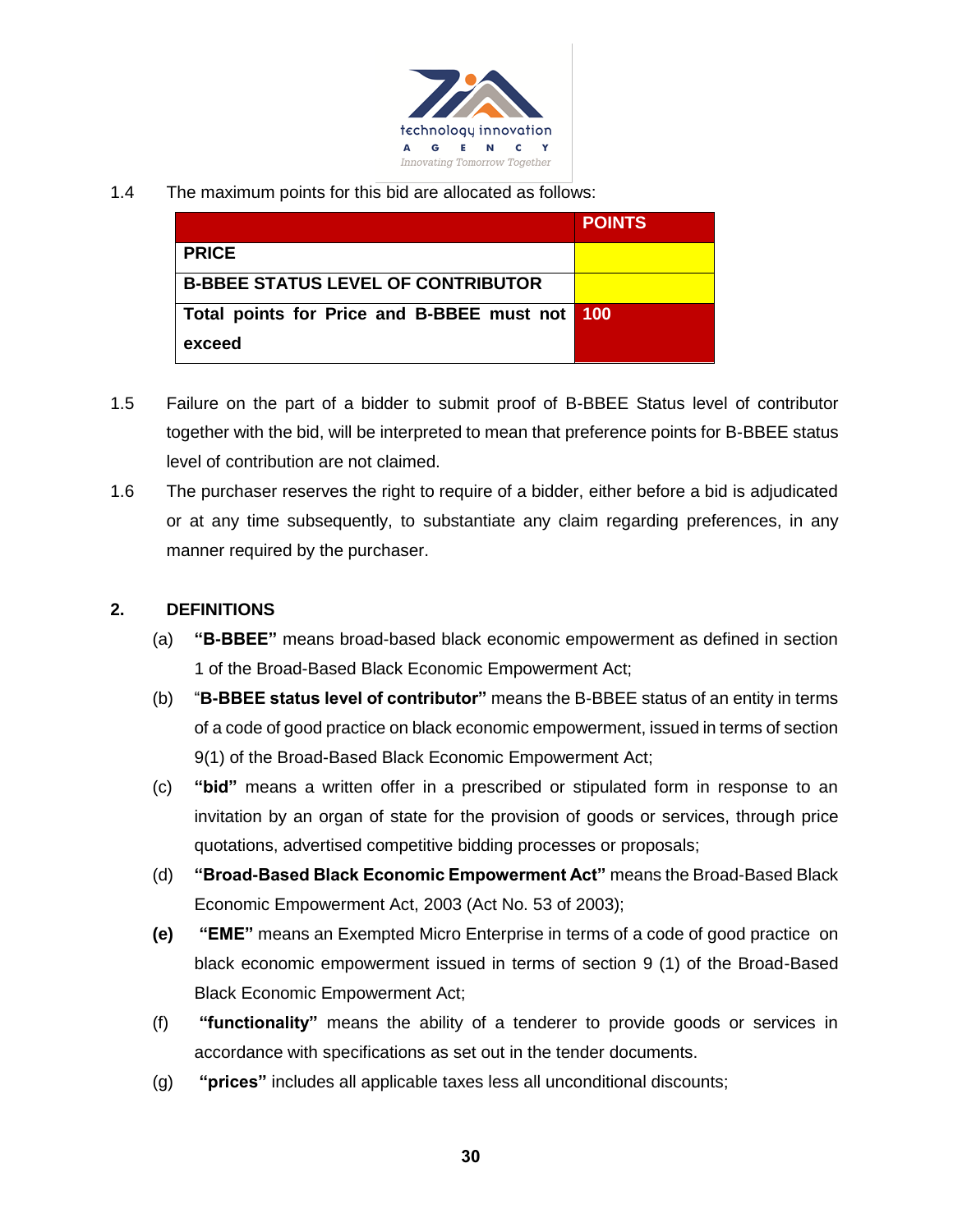

## (h) **"proof of B-BBEE status level of contributor"** means:

- **1)** B-BBEE Status level certificate issued by an authorized body or person;
- **2)** A sworn affidavit as prescribed by the B-BBEE Codes of Good Practice;
- **3)** Any other requirement prescribed in terms of the B-BBEE Act;
- (i) **"QSE"** means a qualifying small business enterprise in terms of a code of good practice on black economic empowerment issued in terms of section 9 (1) of the Broad-Based Black Economic Empowerment Act;
- *(j)* **"rand value"** means the total estimated value of a contract in Rand, calculated at the time of bid invitation, and includes all applicable taxes;

I  $\backslash$ 

 $\overline{\phantom{a}}$ l

#### **3. POINTS AWARDED FOR PRICE**

#### **3.1 THE 80/20 OR 90/10 PREFERENCE POINT SYSTEMS**

A maximum of 80 or 90 points is allocated for price on the following basis:

| 80/20                                                    | or | 90/10                                                       |
|----------------------------------------------------------|----|-------------------------------------------------------------|
| $P_s = 80 \left( 1 - \frac{Pt - P \min}{P \min} \right)$ | or | $P_s = 90 \left( 1 - \frac{Pt - P \min P}{ \min P} \right)$ |

l  $Ps = 80\left(1 - \frac{Pm_{\text{min}}}{Pm_{\text{min}}}\right)$  or  $Ps = 90\left(1 - \frac{Pm_{\text{min}}}{Pm_{\text{min}}}\right)$ **Where** 

Ps = Points scored for price of bid under consideration

 $Pt =$  Price of bid under consideration

I J

Pmin = Price of lowest acceptable bid

## **4. POINTS AWARDED FOR B-BBEE STATUS LEVEL OF CONTRIBUTOR**

4.1 In terms of Regulation 6 (2) and 7 (2) of the Preferential Procurement Regulations, preference points must be awarded to a bidder for attaining the B-BBEE status level of contribution in accordance with the table below:

| <b>B-BBEE Status Level of Number of points</b> |                | <b>Number of points</b> |
|------------------------------------------------|----------------|-------------------------|
| <b>Contributor</b>                             | (90/10 system) | (80/20 system)          |
|                                                | 10             | 20                      |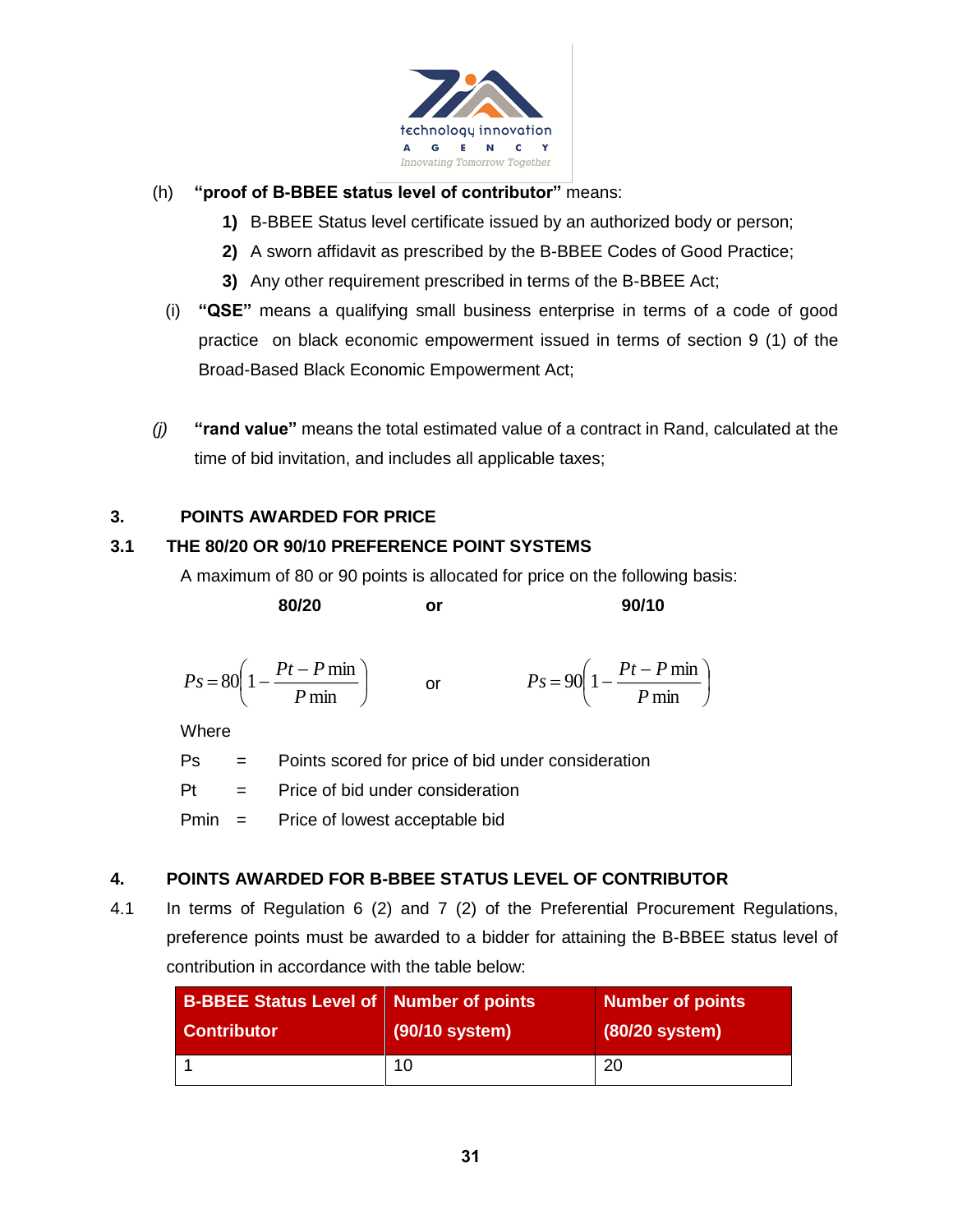

| $\overline{2}$ | 9              | 18              |
|----------------|----------------|-----------------|
| 3              | 6              | 14              |
| 4              | 5              | 12              |
| 5              | 4              | 8               |
| 6              | 3              | $6\phantom{1}6$ |
| 7              | $\overline{2}$ | 4               |
| 8              |                | $\overline{2}$  |
| Non-compliant  | 0              | 0               |
| contributor    |                |                 |

#### **5. BID DECLARATION**

- 5.1 Bidders who claim points in respect of B-BBEE Status Level of Contribution must complete the following:
- **6. B-BBEE STATUS LEVEL OF CONTRIBUTOR CLAIMED IN TERMS OF PARAGRAPHS 1.4 AND 4.1**
- 6.1 B-BBEE Status Level of Contributor:  $\qquad \qquad = \qquad \qquad$  = .........(maximum of 10 or 20 points) (Points claimed in respect of paragraph 7.1 must be in accordance with the table reflected in paragraph 4.1 and must be substantiated by relevant proof of B-BBEE status level of contributor.

#### **7. SUB-CONTRACTING**

7.1 Will any portion of the contract be sub-contracted?

#### (*Tick applicable box*)



#### 7.1.1 If yes, indicate:

i) What percentage of the contract will be subcontracted............…………….…………% ii) The name of the sub-contractor………………………………………………………….. iii) The B-BBEE status level of the sub-contractor......................................……………..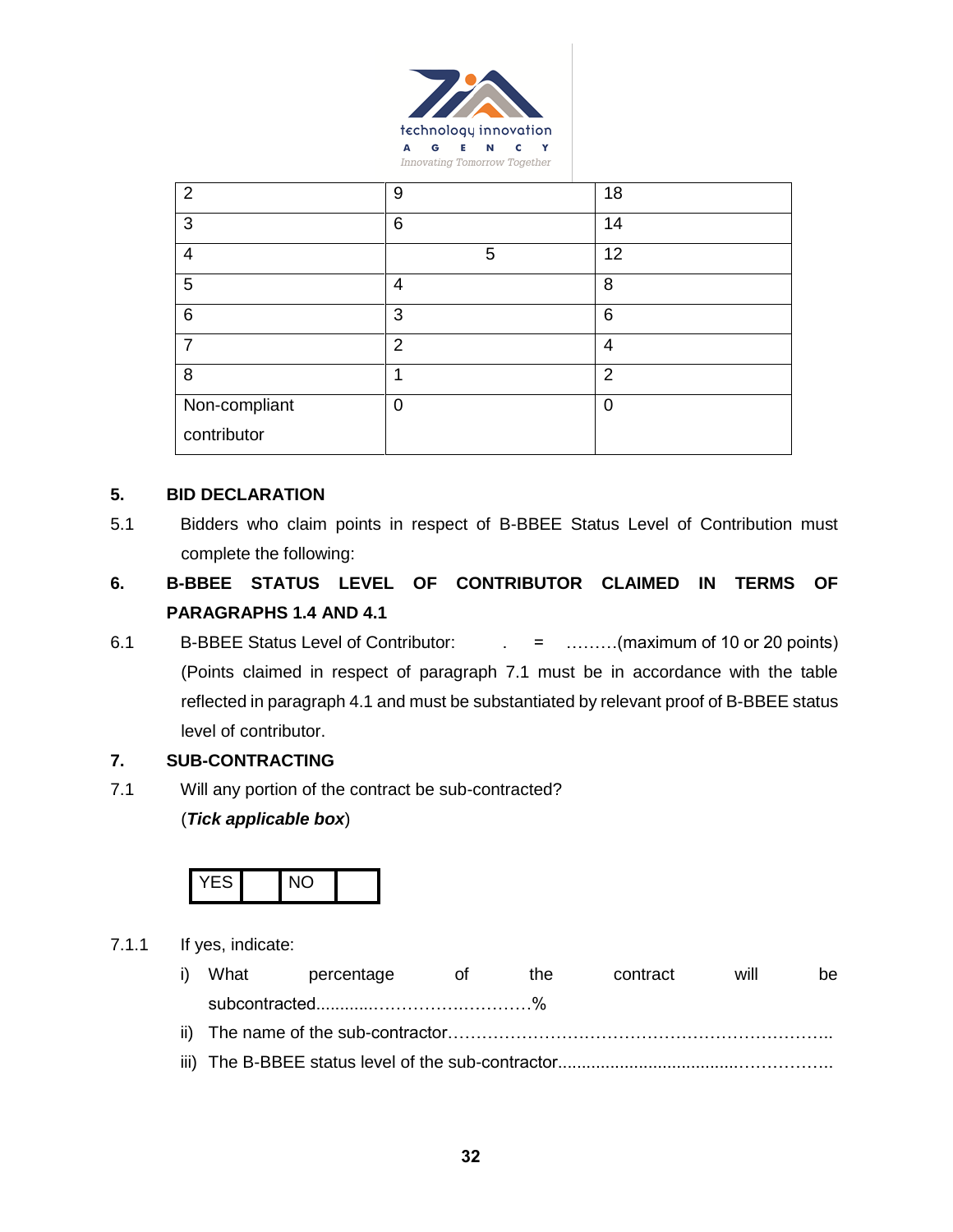

iv) Whether the sub-contractor is an EME or QSE

## *(Tick applicable box*)



v) Specify, by ticking the appropriate box, if subcontracting with an enterprise in terms of Preferential Procurement Regulations,2017:

| Designated Group: An EME or QSE which is at last 51% owned by:    | <b>EME</b> | QSE           |
|-------------------------------------------------------------------|------------|---------------|
|                                                                   | $\gamma$   | $\mathcal{N}$ |
| <b>Black people</b>                                               |            |               |
| Black people who are youth                                        |            |               |
| Black people who are women                                        |            |               |
| Black people with disabilities                                    |            |               |
| Black people living in rural or underdeveloped areas or townships |            |               |
| Cooperative owned by black people                                 |            |               |
| Black people who are military veterans                            |            |               |
| <b>OR</b>                                                         |            |               |
| Any EME                                                           |            |               |
| Any QSE                                                           |            |               |

## 8. **DECLARATION WITH REGARD TO COMPANY/FIRM**

| 8.1 | Name                                   | Ωf           |
|-----|----------------------------------------|--------------|
|     |                                        |              |
| 8.2 | VAT                                    | registration |
|     |                                        |              |
| 8.3 | Company                                | registration |
|     |                                        |              |
| 8.4 | <b>TYPE OF COMPANY/FIRM</b>            |              |
|     | Partnership/Joint Venture / Consortium |              |

□ One person business/sole propriety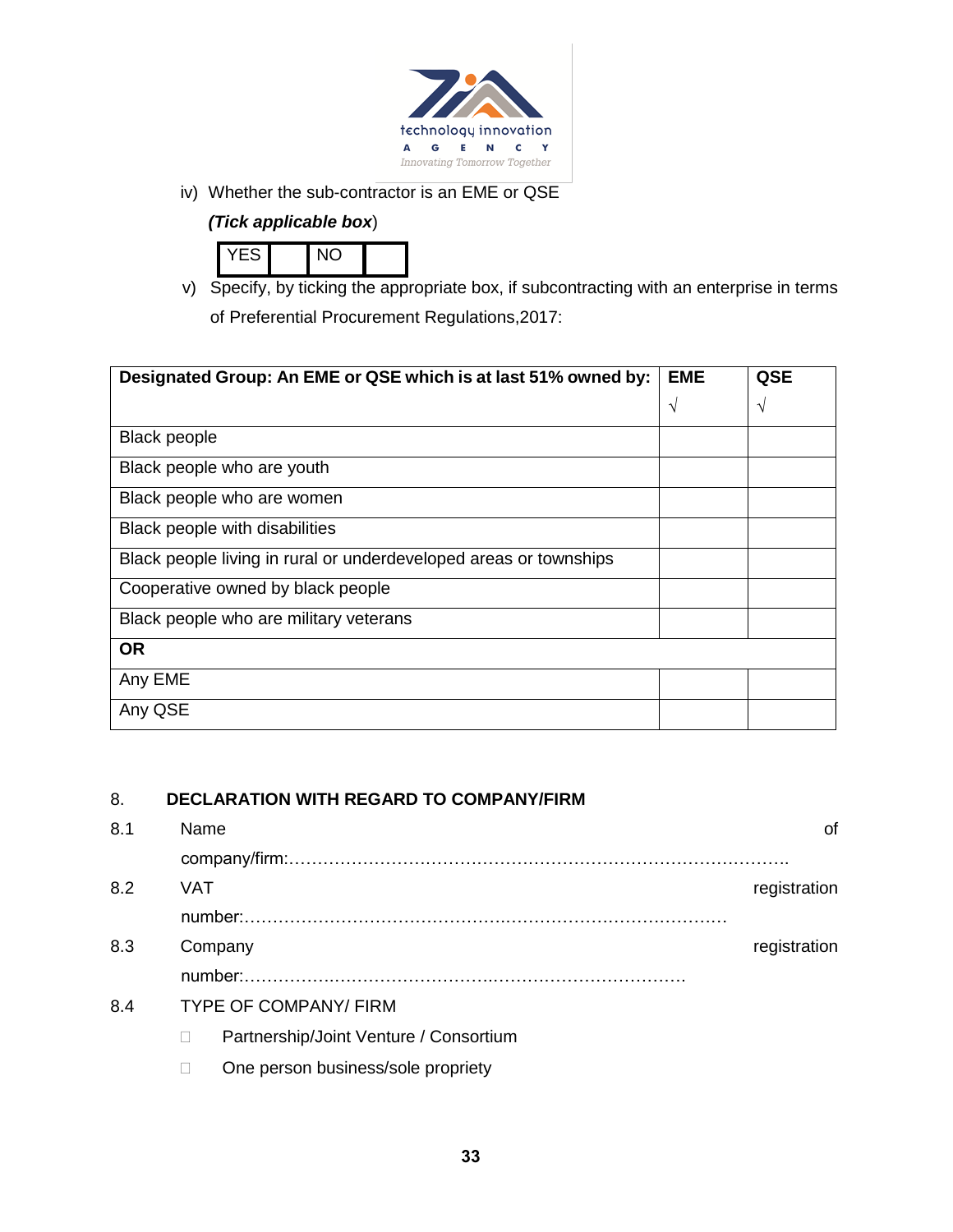

- □ Close corporation
- D Company
- (Pty) Limited

[TICK APPLICABLE BOX]

## 8.5 DESCRIBE PRINCIPAL BUSINESS ACTIVITIES

…………………………………………………………………………………………………… …………………………………………………………………………………………………… …………………………………………………………………………………………………… ……………………………………………………………………………………………………

……..

## 8.6 COMPANY CLASSIFICATION

- Manufacturer
- **Supplier**
- □ Professional service provider
- □ Other service providers, e.g. transporter, etc.

[*TICK APPLICABLE BOX*]

- 8.7 Total number of years the company/firm has been in business:……………………………
- 8.8 I/we, the undersigned, who is / are duly authorised to do so on behalf of the company/firm, certify that the points claimed, based on the B-BBE status level of contributor indicated in paragraphs 1.4 and 6.1 of the foregoing certificate, qualifies the company/ firm for the preference(s) shown and I / we acknowledge that:
	- i) The information furnished is true and correct;
	- ii) The preference points claimed are in accordance with the General Conditions as indicated in paragraph 1 of this form;
	- iii) In the event of a contract being awarded as a result of points claimed as shown in paragraphs 1.4 and 6.1, the contractor may be required to furnish documentary proof to the satisfaction of the purchaser that the claims are correct;
	- iv) If the B-BBEE status level of contributor has been claimed or obtained on a fraudulent basis or any of the conditions of contract have not been fulfilled, the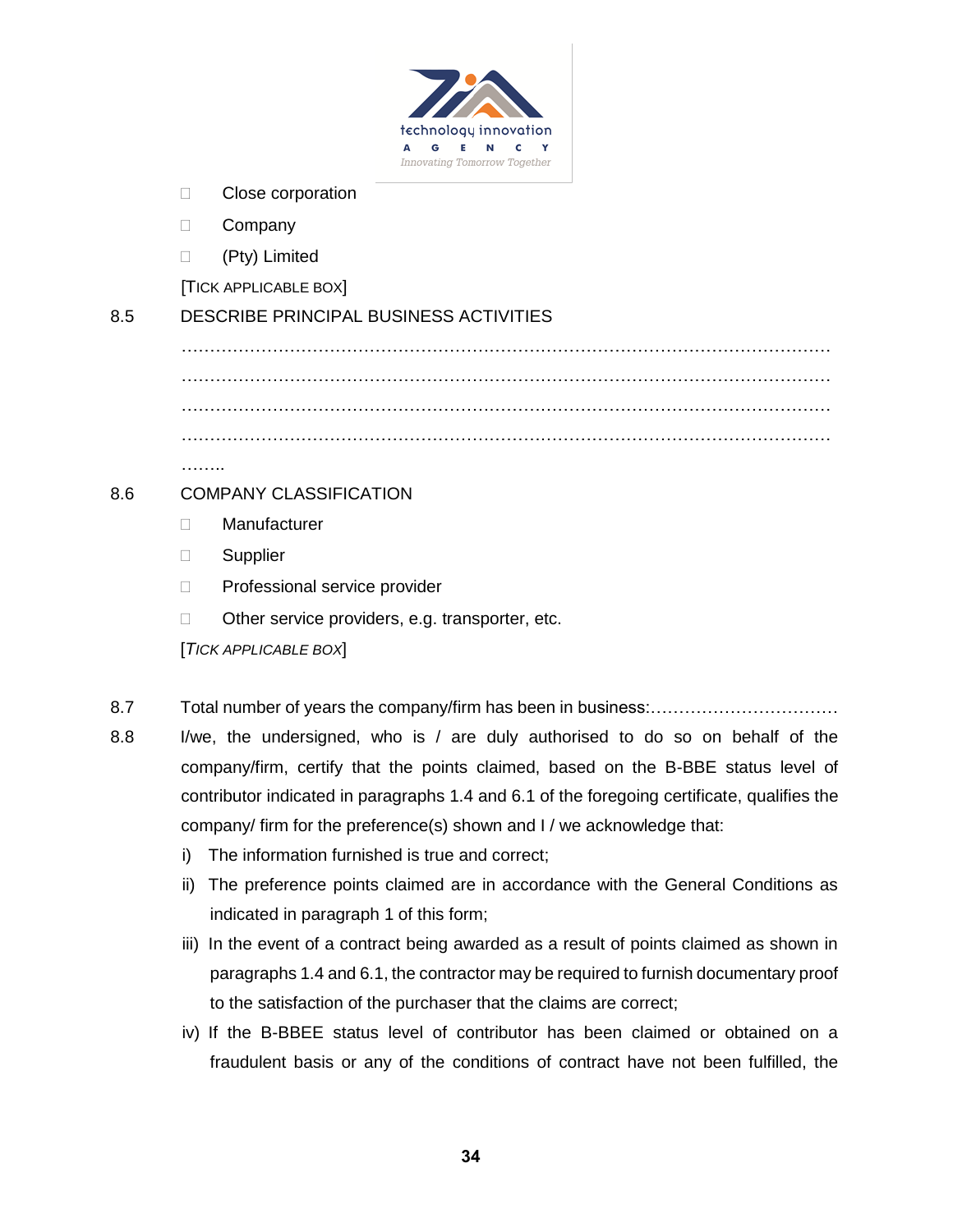

purchaser may, in addition to any other remedy it may have –

- (a) disqualify the person from the bidding process;
- (b) recover costs, losses or damages it has incurred or suffered as a result of that person's conduct;
- (c) cancel the contract and claim any damages which it has suffered as a result of having to make less favourable arrangements due to such cancellation;
- (d) recommend that the bidder or contractor, its shareholders and directors, or only the shareholders and directors who acted on a fraudulent basis, be restricted by the National Treasury from obtaining business from any organ of state for a period not exceeding 10 years, after the *audi alteram partem* (hear the other side) rule has been applied; and
- (e) forward the matter for criminal prosecution.

| <b>WITNESSES</b> | SIGNATURE(S) OF BIDDERS(S) |
|------------------|----------------------------|
| ົ                | DATE:<br><b>ADDRESS</b>    |
|                  |                            |

#### **SBD 8**

#### **2 DECLARATION OF BIDDER'S PAST SUPPLY CHAIN MANAGEMENT PRACTICES**

1 This Standard Bidding Document must form part of all bids invited.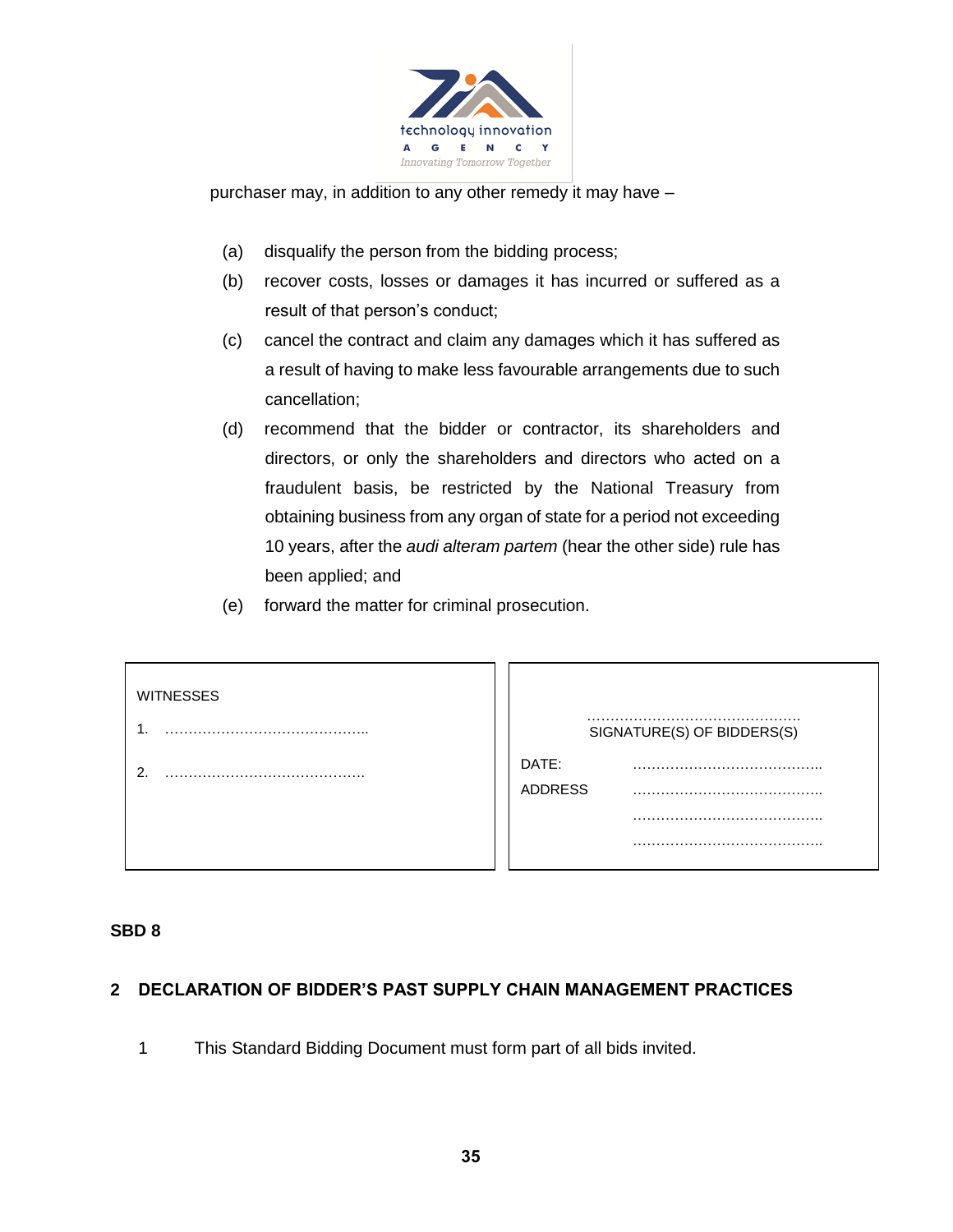

- 2 It serves as a declaration to be used by institutions in ensuring that when goods and services are being procured, all reasonable steps are taken to combat the abuse of the supply chain management system.
- 3 The bid of any bidder may be disregarded if that bidder, or any of its directors have
	- a. abused the institution's supply chain management system;
	- b. committed fraud or any other improper conduct in relation to such system; or
	- c. failed to perform on any previous contract.
- **4 In order to give effect to the above, the following questionnaire must be completed and submitted with the bid.**

| 4.1   | Is the bidder or any of its directors listed on the National Treasury's | Yes    | No. |
|-------|-------------------------------------------------------------------------|--------|-----|
|       | Database of Restricted Suppliers as companies or persons prohibited     | $\Box$ |     |
|       | from doing business with the public sector?                             |        |     |
|       | (Companies or persons who are listed on this Database were              |        |     |
|       | informed in writing of this restriction by the Accounting               |        |     |
|       | Officer/Authority of the institution that imposed the restriction after |        |     |
|       | the audi alteram partem rule was applied).                              |        |     |
|       |                                                                         |        |     |
|       | The Database of Restricted Suppliers now resides on the National        |        |     |
|       | Treasury's website (www.treasury.gov.za) and can be accessed by         |        |     |
|       | clicking on its link at the bottom of the home page.                    |        |     |
|       |                                                                         |        |     |
| 4.1.1 | If so, furnish particulars:                                             |        |     |
|       |                                                                         |        |     |
|       |                                                                         |        |     |
|       |                                                                         |        |     |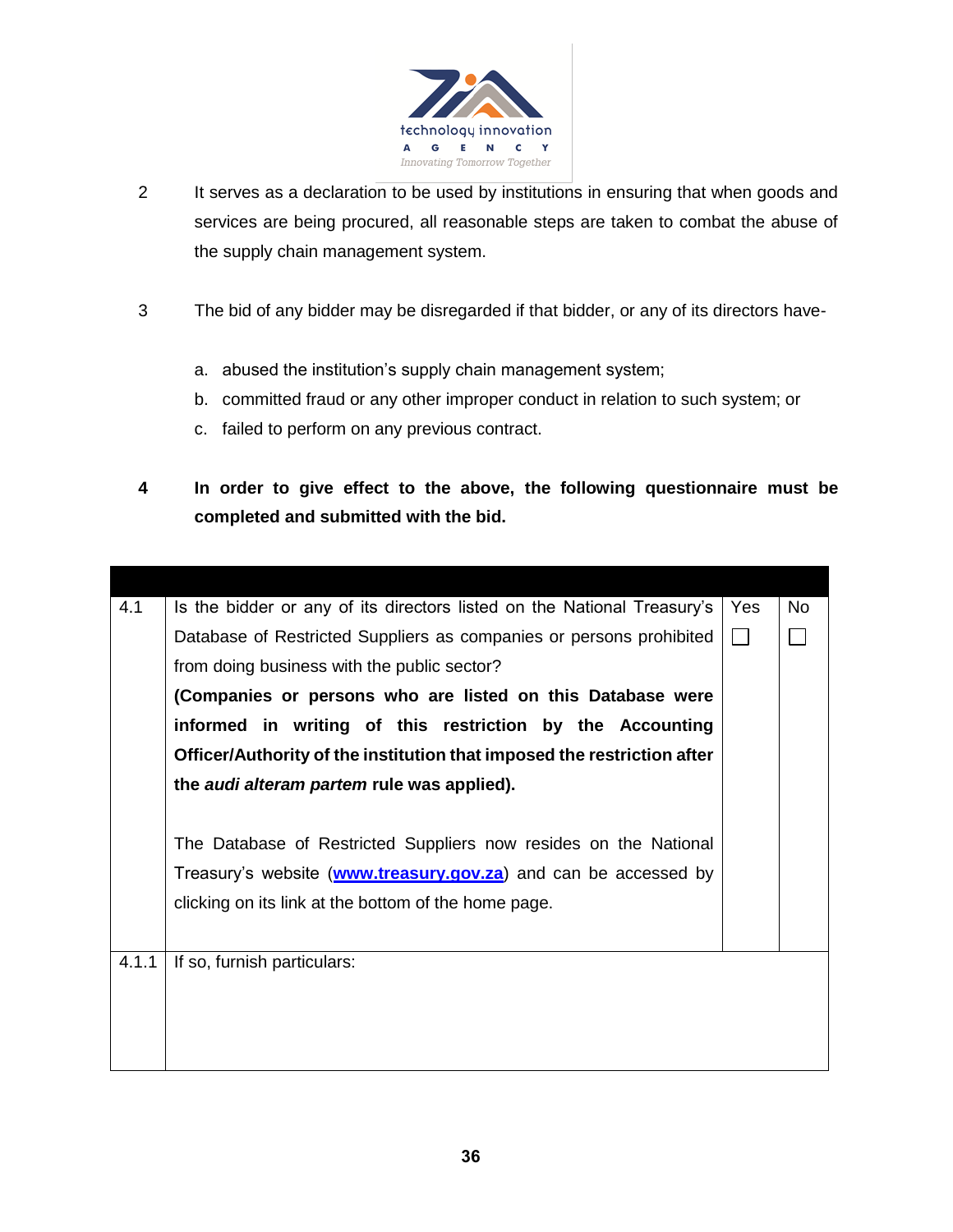

| 4.2   | Is the bidder or any of its directors listed on the Register for Tender  | Yes               | <b>No</b> |
|-------|--------------------------------------------------------------------------|-------------------|-----------|
|       | Defaulters in terms of section 29 of the Prevention and Combating of     | П                 |           |
|       | Corrupt Activities Act (No 12 of 2004)?                                  |                   |           |
|       | The Register for Tender Defaulters can be accessed on the National       |                   |           |
|       | Treasury's website (www.treasury.gov.za) by clicking on its link at      |                   |           |
|       | the bottom of the home page.                                             |                   |           |
|       |                                                                          |                   |           |
| 4.2.1 | If so, furnish particulars:                                              |                   |           |
|       |                                                                          |                   |           |
|       |                                                                          |                   |           |
|       |                                                                          |                   |           |
| 4.3   | Was the bidder or any of its directors convicted by a court of law       | Yes               | <b>No</b> |
|       | (including a court outside of the Republic of South Africa) for fraud or | $\Box$            |           |
|       | corruption during the past five years?                                   |                   |           |
|       |                                                                          |                   |           |
| 4.3.1 | If so, furnish particulars:                                              |                   |           |
|       |                                                                          |                   |           |
|       |                                                                          |                   |           |
|       |                                                                          |                   |           |
| 4.4   | Was any contract between the bidder and any organ of state terminated    | Yes               | <b>No</b> |
|       | during the past five years on account of failure to perform on or comply | $\vert \ \ \vert$ |           |
|       | with the contract?                                                       |                   |           |
|       |                                                                          |                   |           |
| 4.4.1 | If so, furnish particulars:                                              |                   |           |
|       |                                                                          |                   |           |
|       |                                                                          |                   |           |
|       |                                                                          |                   |           |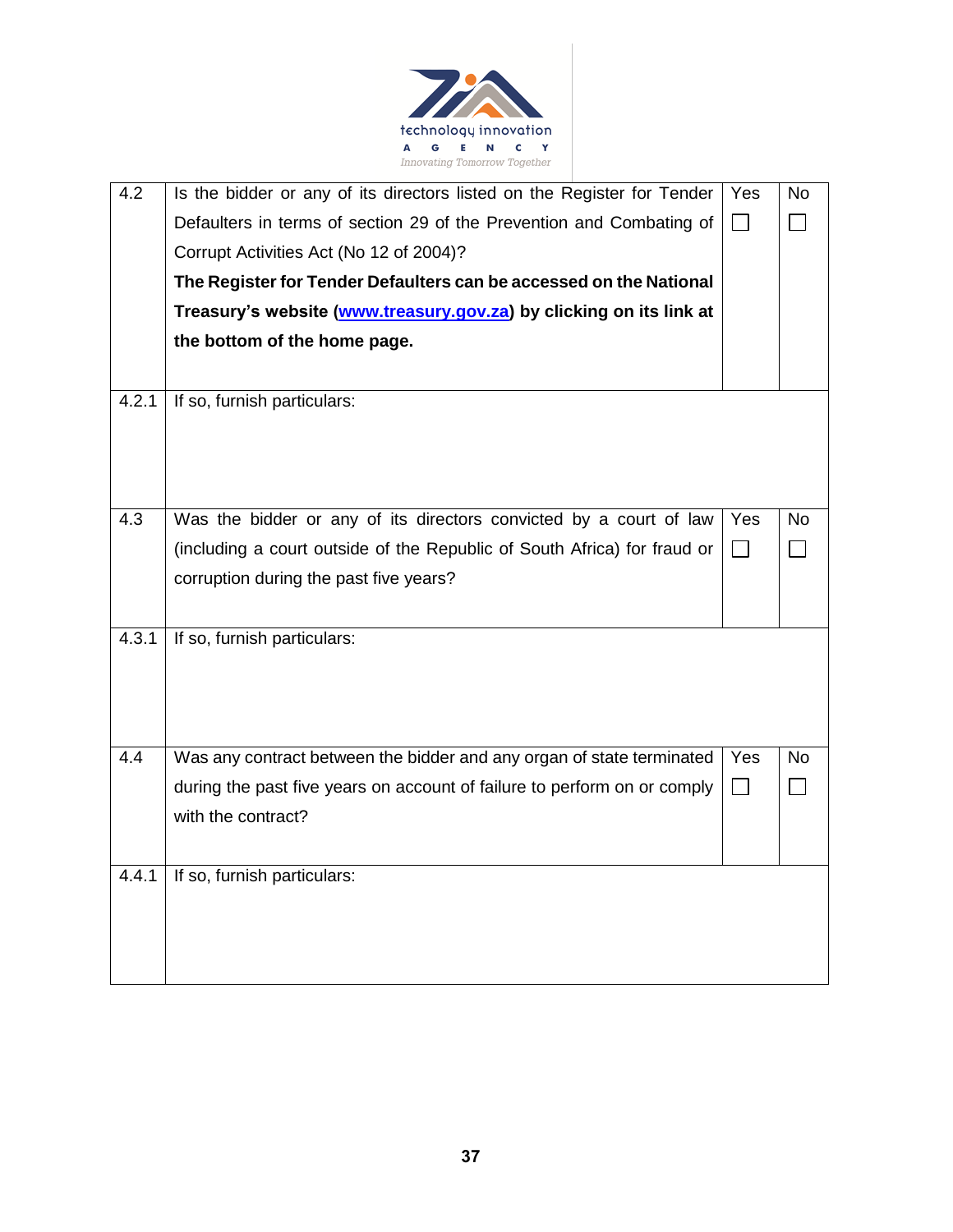

**SBD 8**

**CERTIFICATION**

**I, THE UNDERSIGNED (FULL NAME)………………………………………………… CERTIFY THAT THE INFORMATION FURNISHED ON THIS DECLARATION FORM IS TRUE AND CORRECT.**

**I ACCEPT THAT, IN ADDITION TO CANCELLATION OF A CONTRACT, ACTION MAY BE TAKEN AGAINST ME SHOULD THIS DECLARATION PROVE TO BE FALSE.**

| <b>Position</b> | <b>Name of Bidder</b> |
|-----------------|-----------------------|

# **SBD 9 CERTIFICATE OF INDEPENDENT BID DETERMINATION**

1 This Standard Bidding Document (SBD) must form part of all bids<sup>1</sup> invited.

2 Section 4 (1) (b) (iii) of the Competition Act No. 89 of 1998, as amended, prohibits an agreement between, or concerted practice by, firms, or a decision by an association of firms, if it is between parties in a horizontal relationship and if it involves collusive bidding (or bid rigging).<sup>2</sup> Collusive bidding is a *pe se* prohibition meaning that it cannot be justified under any grounds.

3 Treasury Regulation 16A9 prescribes that accounting officers and accounting authorities must take all reasonable steps to prevent abuse of the supply chain management system and authorizes accounting officers and accounting authorities to: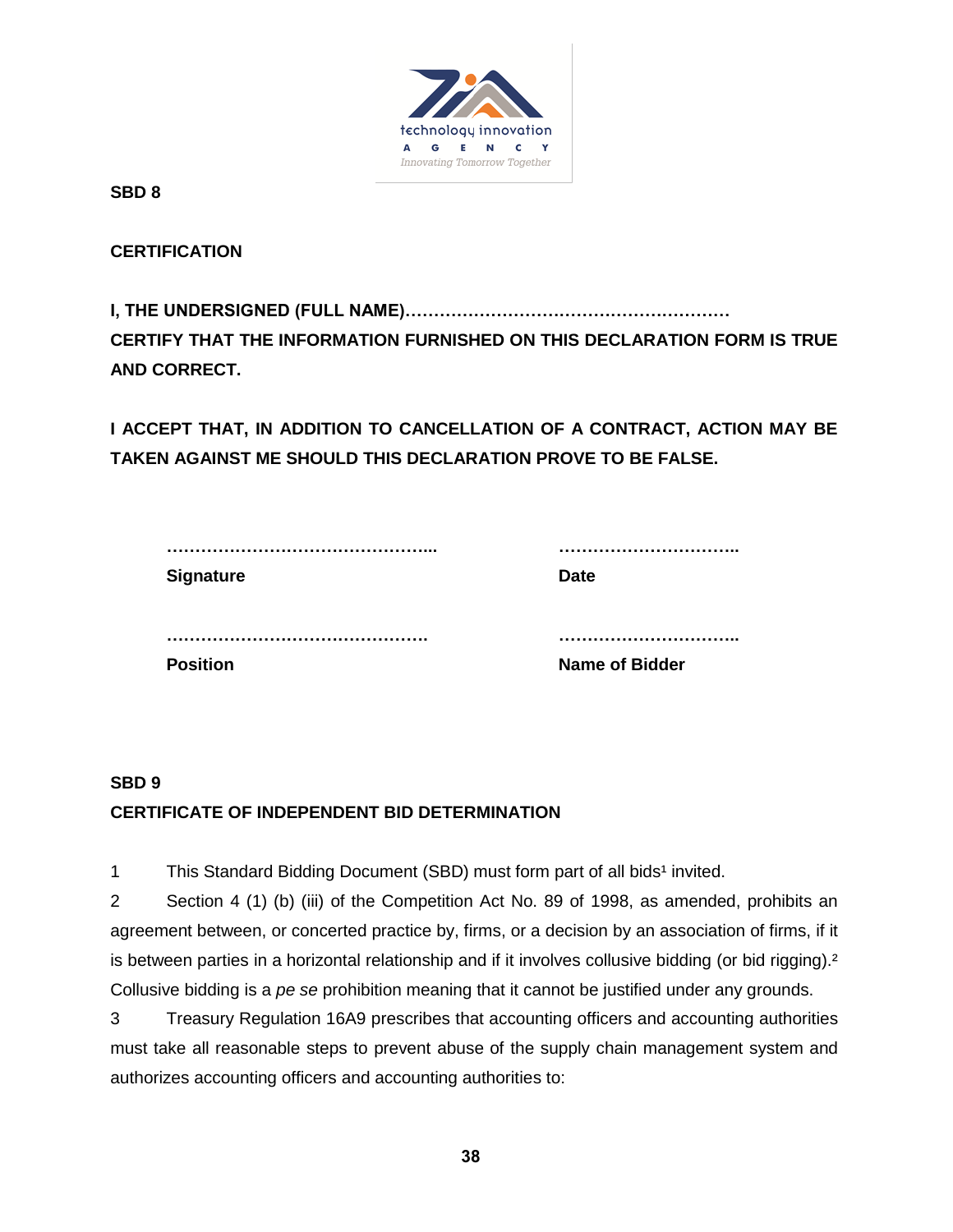

a. disregard the bid of any bidder if that bidder, or any of its directors have abused the institution's supply chain management system and or committed fraud or any other improper conduct in relation to such system.

b. cancel a contract awarded to a supplier of goods and services if the supplier committed any corrupt or fraudulent act during the bidding process or the execution of that contract.

- 4 This SBD serves as a certificate of declaration that would be used by institutions to ensure that, when bids are considered, reasonable steps are taken to prevent any form of bid-rigging.
- 5 In order to give effect to the above, the attached Certificate of Bid Determination (SBD 9) must be completed and submitted with the bid:

<sup>1</sup> Includes price quotations, advertised competitive bids, limited bids and proposals.

**² Bid rigging (or collusive bidding) occurs when businesses, that would otherwise be expected to compete, secretly conspire to raise prices or lower the quality of goods and / or services for purchasers who wish to acquire goods and / or services through a bidding process. Bid rigging is, therefore, an agreement between competitors not to compete.**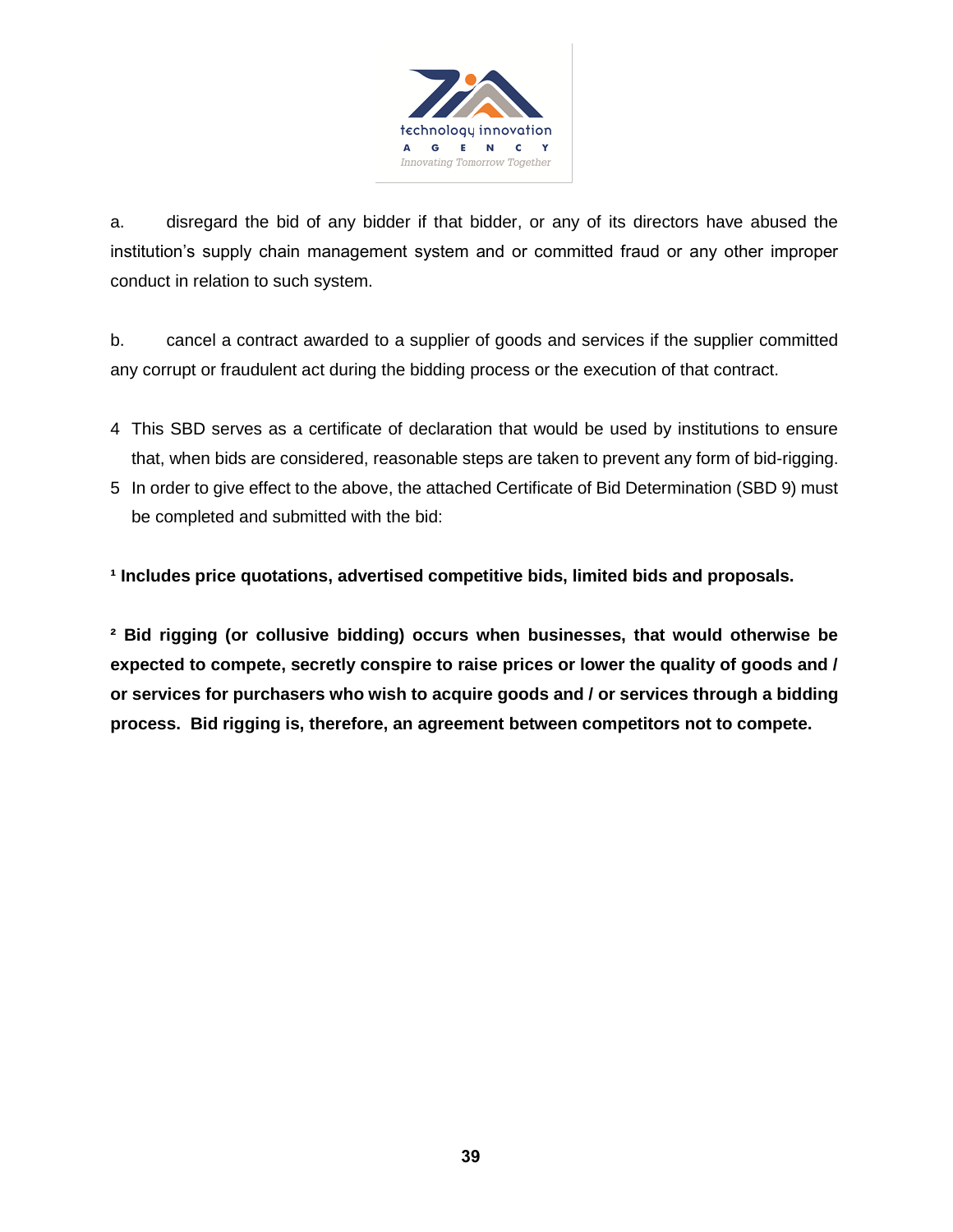

\_\_\_\_\_\_\_\_\_\_\_\_\_\_\_\_\_\_\_\_\_\_\_\_\_\_\_\_\_\_\_\_\_\_\_\_\_\_\_\_\_\_\_\_\_\_\_\_\_\_\_\_\_\_\_\_\_\_\_\_\_\_\_\_\_\_\_\_\_\_\_\_

# **SBD 9 CERTIFICATE OF INDEPENDENT BID DETERMINATION**

I, the undersigned, in submitting the accompanying bid:

(Bid Number and Description)

in response to the invitation for the bid made by:

(Name of Institution)

 $\overline{a}$ 

do hereby make the following statements that I certify to be true and complete in every respect:

\_\_\_\_\_\_\_\_\_\_\_\_\_\_\_\_\_\_\_\_\_\_\_\_\_\_\_\_\_\_\_\_\_\_\_\_\_\_\_\_\_\_\_\_\_\_\_\_\_\_\_\_\_\_\_\_\_\_\_\_\_\_\_\_\_\_\_\_\_\_\_\_\_\_\_\_

| I certify, on behalf of: | that: |
|--------------------------|-------|
| (Name of Bidder)         |       |

- 1. I have read and I understand the contents of this Certificate;
- 2. I understand that the accompanying bid will be disqualified if this Certificate is found not to be true and complete in every respect;
- 3. I am authorized by the bidder to sign this Certificate, and to submit the accompanying bid, on behalf of the bidder;
- 4. Each person whose signature appears on the accompanying bid has been authorized by the bidder to determine the terms of, and to sign the bid, on behalf of the bidder;
- 5. For the purposes of this Certificate and the accompanying bid, I understand that the word "competitor" shall include any individual or organization, other than the bidder, whether or not affiliated with the bidder, who:

(a) has been requested to submit a bid in response to this bid invitation;

(b) could potentially submit a bid in response to this bid invitation, based on their qualifications, abilities or experience; and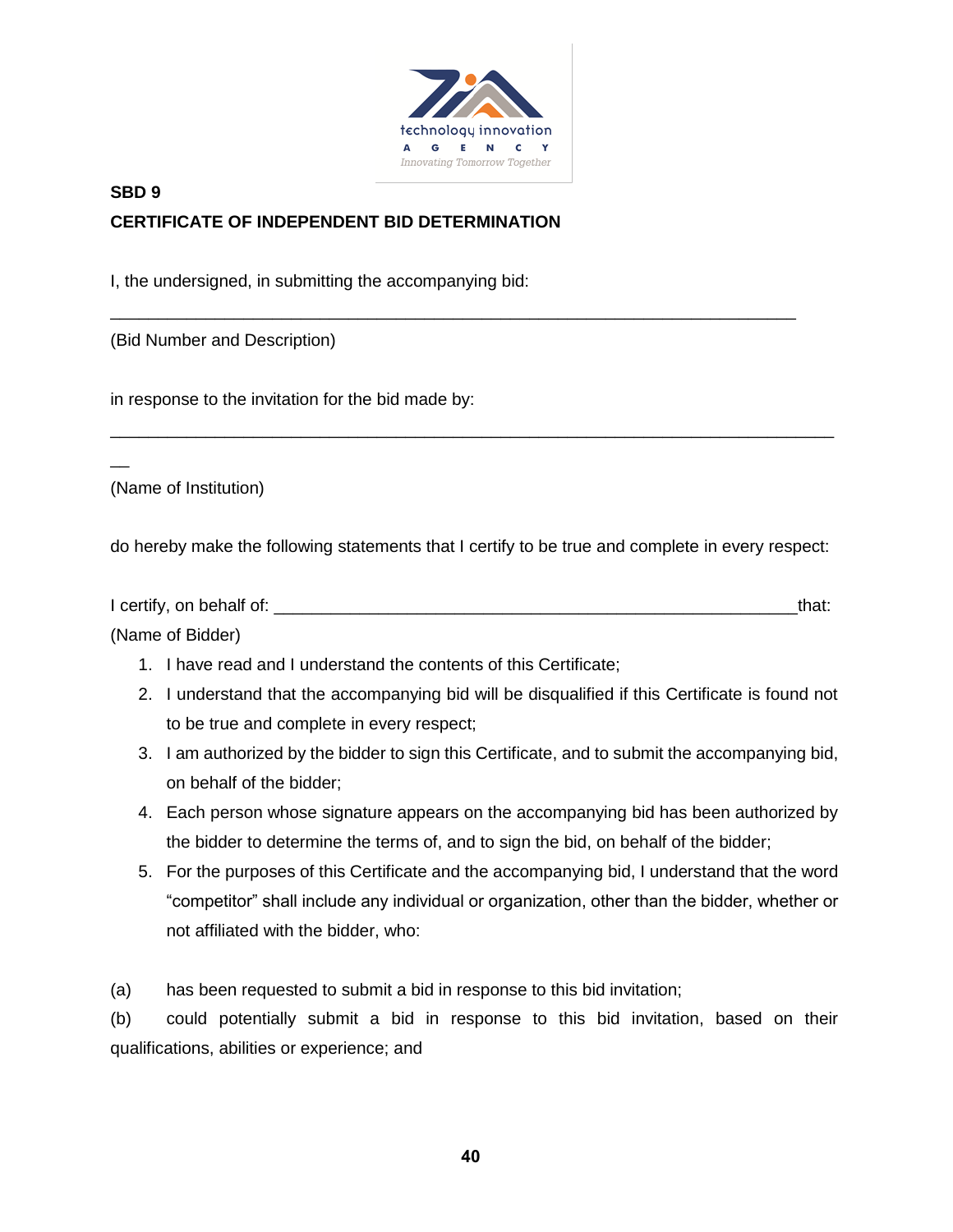

(c) provides the same goods and services as the bidder and/or is in the same line of business as the bidder

## **SBD 9**

- 6. The bidder has arrived at the accompanying bid independently from, and without consultation, communication, agreement or arrangement with any competitor. However communication between partners in a joint venture or consortium<sup>3</sup> will not be construed as collusive bidding.
- 7. In particular, without limiting the generality of paragraphs 6 above, there has been no consultation, communication, agreement or arrangement with any competitor regarding: (a) prices;
	- (b) geographical area where product or service will be rendered (market allocation)
- (c) methods, factors or formulas used to calculate prices;
- (d) the intention or decision to submit or not to submit, a bid;
- (e) the submission of a bid which does not meet the specifications and conditions of the bid;
- or
- (f) bidding with the intention not to win the bid.
	- 8. In addition, there have been no consultations, communications, agreements or arrangements with any competitor regarding the quality, quantity, specifications and conditions or delivery particulars of the products or services to which this bid invitation relates.
	- 9. The terms of the accompanying bid have not been, and will not be, disclosed by the bidder, directly or indirectly, to any competitor, prior to the date and time of the official bid opening or of the awarding of the contract.

**³ Joint venture or Consortium means an association of persons for the purpose of combining their expertise, property, capital, efforts, skill and knowledge in an activity for the execution of a contract.**

**SBD 9**